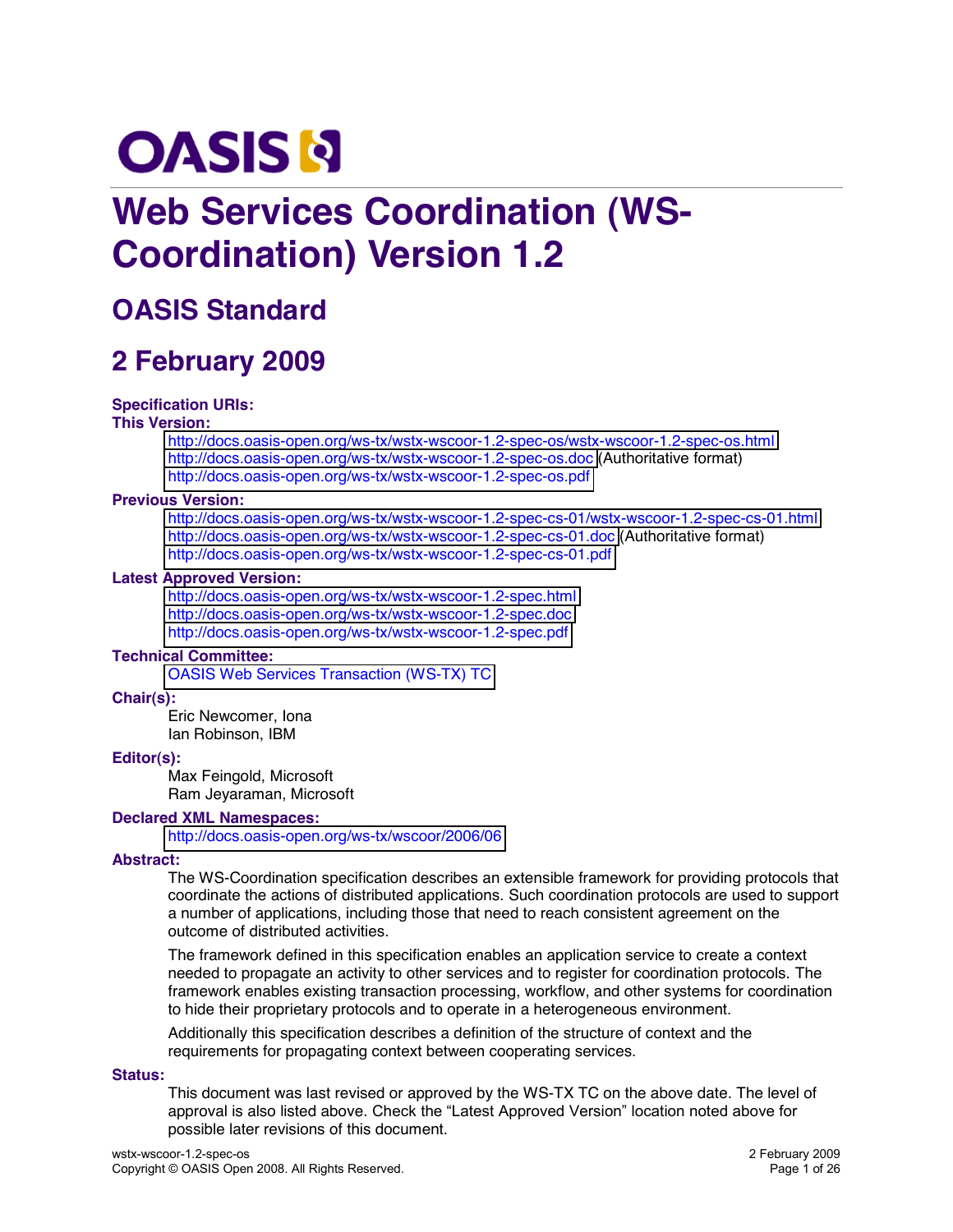Technical Committee members should send comments on this specification to the Technical Committee's email list. Others should send comments to the Technical Committee by using the "Send A Comment" button on the Technical Committee's web page at [www.oasis](http://www.oasis-open.org/committees/ws-tx)[open.org/committees/ws-tx.](http://www.oasis-open.org/committees/ws-tx)

For information on whether any patents have been disclosed that may be essential to implementing this specification, and any offers of patent licensing terms, please refer to the Intellectual Property Rights section of the Technical Committee web page [\(www.oasis](http://www.oasis-open.org/committees/ws-tx/ipr.php)[open.org/committees/ws-tx/ipr.php\)](http://www.oasis-open.org/committees/ws-tx/ipr.php).

The non-normative errata page for this specification is located at [www.oasis](http://www.oasis-open.org/committees/ws-tx)[open.org/committees/ws-tx.](http://www.oasis-open.org/committees/ws-tx)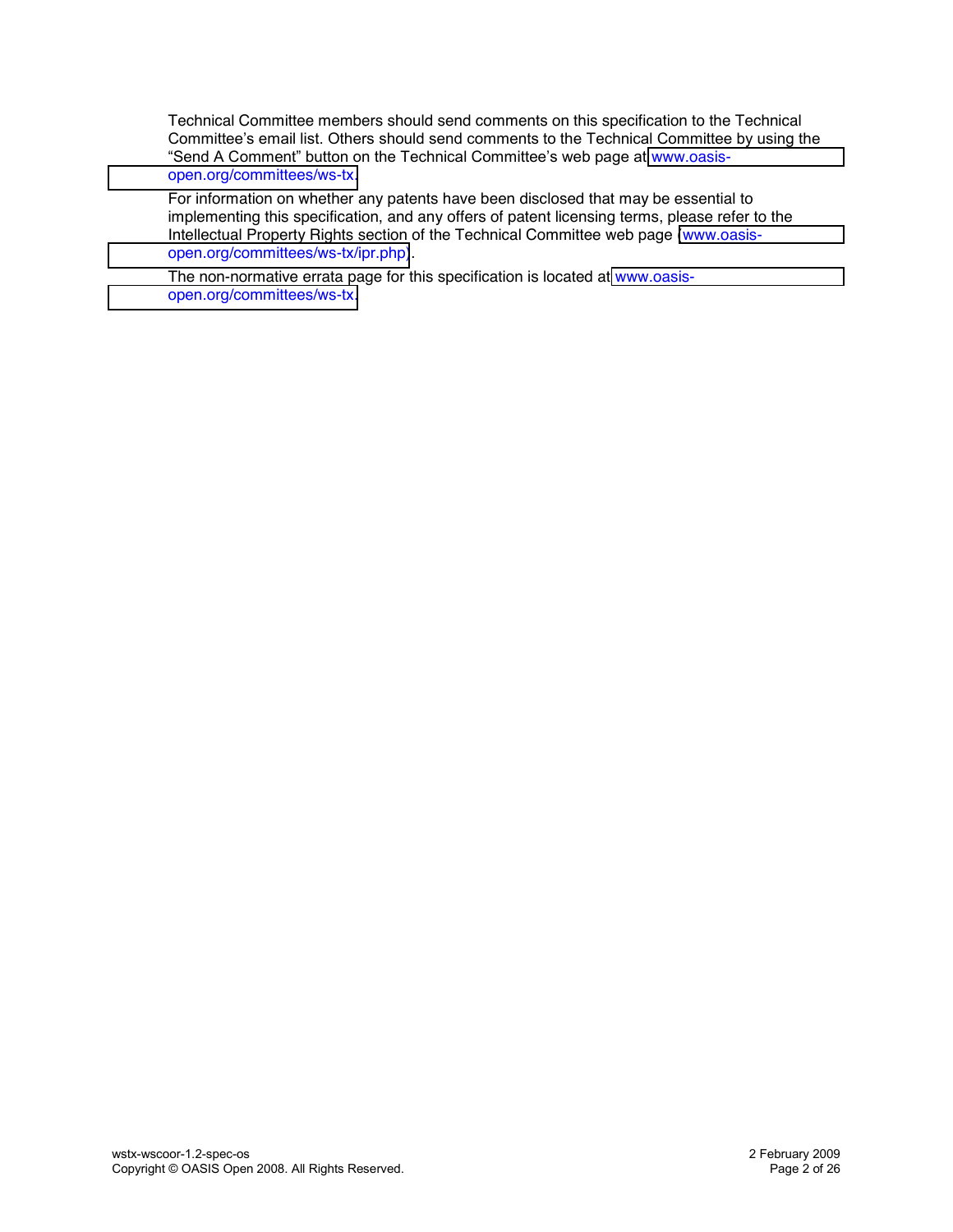# **Notices**

Copyright © OASIS Open 2008. All Rights Reserved.

All capitalized terms in the following text have the meanings assigned to them in the OASIS Intellectual Property Rights Policy (the "OASIS IPR Policy"). The full Policy may be found at the OASIS website.

This document and translations of it may be copied and furnished to others, and derivative works that comment on or otherwise explain it or assist in its implementation may be prepared, copied, published, and distributed, in whole or in part, without restriction of any kind, provided that the above copyright notice and this section are included on all such copies and derivative works. However, this document itself may not be modified in any way, including by removing the copyright notice or references to OASIS, except as needed for the purpose of developing any document or deliverable produced by an OASIS Technical Committee (in which case the rules applicable to copyrights, as set forth in the OASIS IPR Policy, must be followed) or as required to translate it into languages other than English.

The limited permissions granted above are perpetual and will not be revoked by OASIS or its successors or assigns.

This document and the information contained herein is provided on an "AS IS" basis and OASIS DISCLAIMS ALL WARRANTIES, EXPRESS OR IMPLIED, INCLUDING BUT NOT LIMITED TO ANY WARRANTY THAT THE USE OF THE INFORMATION HEREIN WILL NOT INFRINGE ANY OWNERSHIP RIGHTS OR ANY IMPLIED WARRANTIES OF MERCHANTABILITY OR FITNESS FOR A PARTICULAR PURPOSE.

OASIS requests that any OASIS Party or any other party that believes it has patent claims that would necessarily be infringed by implementations of this OASIS Committee Specification or OASIS Standard, to notify OASIS TC Administrator and provide an indication of its willingness to grant patent licenses to such patent claims in a manner consistent with the IPR Mode of the OASIS Technical Committee that produced this specification.

OASIS invites any party to contact the OASIS TC Administrator if it is aware of a claim of ownership of any patent claims that would necessarily be infringed by implementations of this specification by a patent holder that is not willing to provide a license to such patent claims in a manner consistent with the IPR Mode of the OASIS Technical Committee that produced this specification. OASIS may include such claims on its website, but disclaims any obligation to do so.

OASIS takes no position regarding the validity or scope of any intellectual property or other rights that might be claimed to pertain to the implementation or use of the technology described in this document or the extent to which any license under such rights might or might not be available; neither does it represent that it has made any effort to identify any such rights. Information on OASIS' procedures with respect to rights in any document or deliverable produced by an OASIS Technical Committee can be found on the OASIS website. Copies of claims of rights made available for publication and any assurances of licenses to be made available, or the result of an attempt made to obtain a general license or permission for the use of such proprietary rights by implementers or users of this OASIS Committee Specification or OASIS Standard, can be obtained from the OASIS TC Administrator. OASIS makes no representation that any information or list of intellectual property rights will at any time be complete, or that any claims in such list are, in fact, Essential Claims.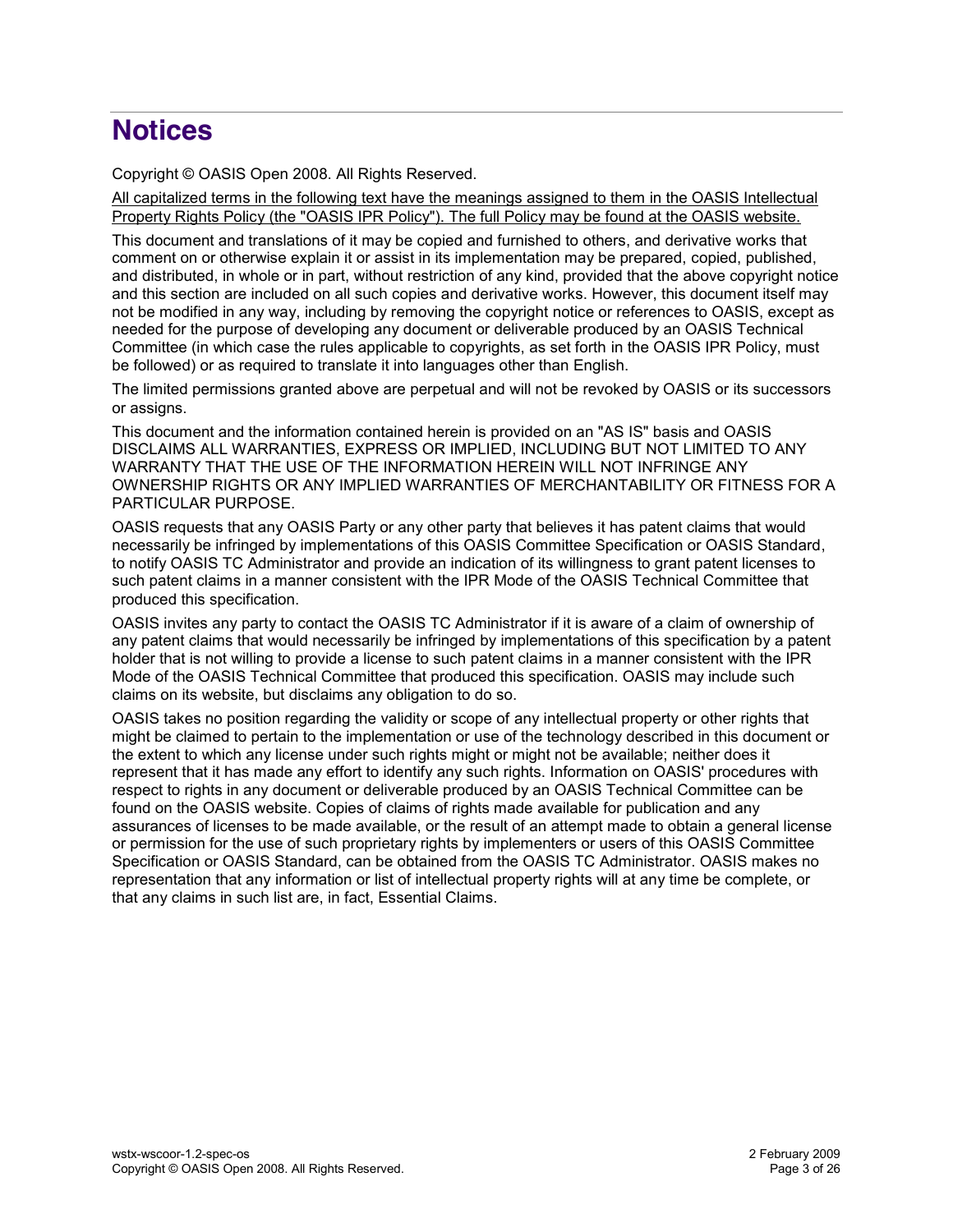# **Table of Contents**

| 1 |  |  |  |
|---|--|--|--|
|   |  |  |  |
|   |  |  |  |
|   |  |  |  |
|   |  |  |  |
|   |  |  |  |
|   |  |  |  |
|   |  |  |  |
|   |  |  |  |
|   |  |  |  |
|   |  |  |  |
|   |  |  |  |
| 2 |  |  |  |
| 3 |  |  |  |
|   |  |  |  |
|   |  |  |  |
|   |  |  |  |
|   |  |  |  |
|   |  |  |  |
|   |  |  |  |
| 4 |  |  |  |
|   |  |  |  |
|   |  |  |  |
|   |  |  |  |
|   |  |  |  |
|   |  |  |  |
| 5 |  |  |  |
|   |  |  |  |
|   |  |  |  |
| 6 |  |  |  |
| 7 |  |  |  |
| 8 |  |  |  |
|   |  |  |  |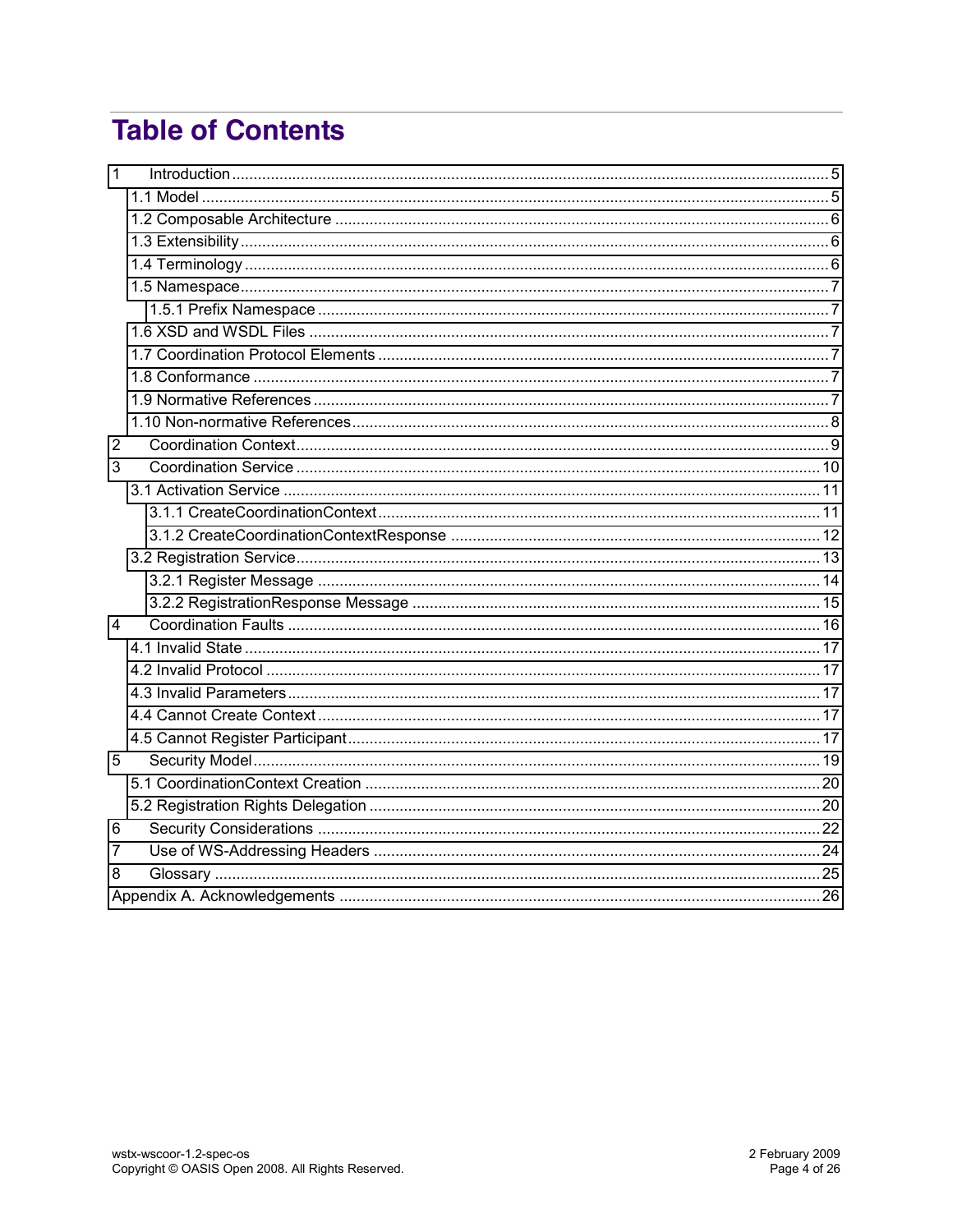# <span id="page-4-0"></span>**1 Introduction**

- The current set of Web service specifications (SOAP **[\[SOAP](#page-6-6) 1.1] [\[SOAP](#page-7-1) 1.2]** and WSDL **[\[WSDL\]](#page-7-2)**)
- defines protocols for Web service interoperability. Web services increasingly tie together a large number
- 4 of participants forming large distributed computational units we refer to these computation units as activities. activities.
- The resulting activities are often complex in structure, with complex relationships between their
- participants. The execution of such activities often takes a long time to complete due to business 8 latencies and user interactions.
- This specification defines an extensible framework for coordinating activities using a coordinator and set
- of coordination protocols. This framework enables participants to reach consistent agreement on the
- outcome of distributed activities. The coordination protocols that can be defined in this framework can
- accommodate a wide variety of activities, including protocols for simple short-lived operations and
- protocols for complex long-lived business activities. For example, WS-AtomicTransaction **[\[WSAT\]](#page-7-3)** and
- WS-BusinessActivity **[\[WSBA\]](#page-7-4)** specifications use and build upon this specification.
- Note that the use of the coordination framework is not restricted to transaction processing systems; a
- wide variety of protocols can be defined for distributed applications.

### <span id="page-4-1"></span>**1.1 Model**

- This specification describes a framework for a coordination service (or coordinator) which consists of these component services:
- An Activation service with an operation that enables an application to create a coordination instance or context.
- A Registration service with an operation that enables an application to register for coordination protocols.
- A coordination type-specific set of coordination protocols.
- This is illustrated below in Figure 1.
- 



- Applications use the Activation service to create the coordination context for an activity. Once a
- coordination context is acquired by an application, it is then sent by whatever appropriate means to another application.
- The context contains the necessary information to register into the activity specifying the coordination
- behavior that the application will follow.
- Additionally, an application that receives a coordination context may use the Registration service of the
- original application or may use one that is specified by an interposing, trusted coordinator. In this manner an arbitrary collection of Web services may coordinate their joint operation.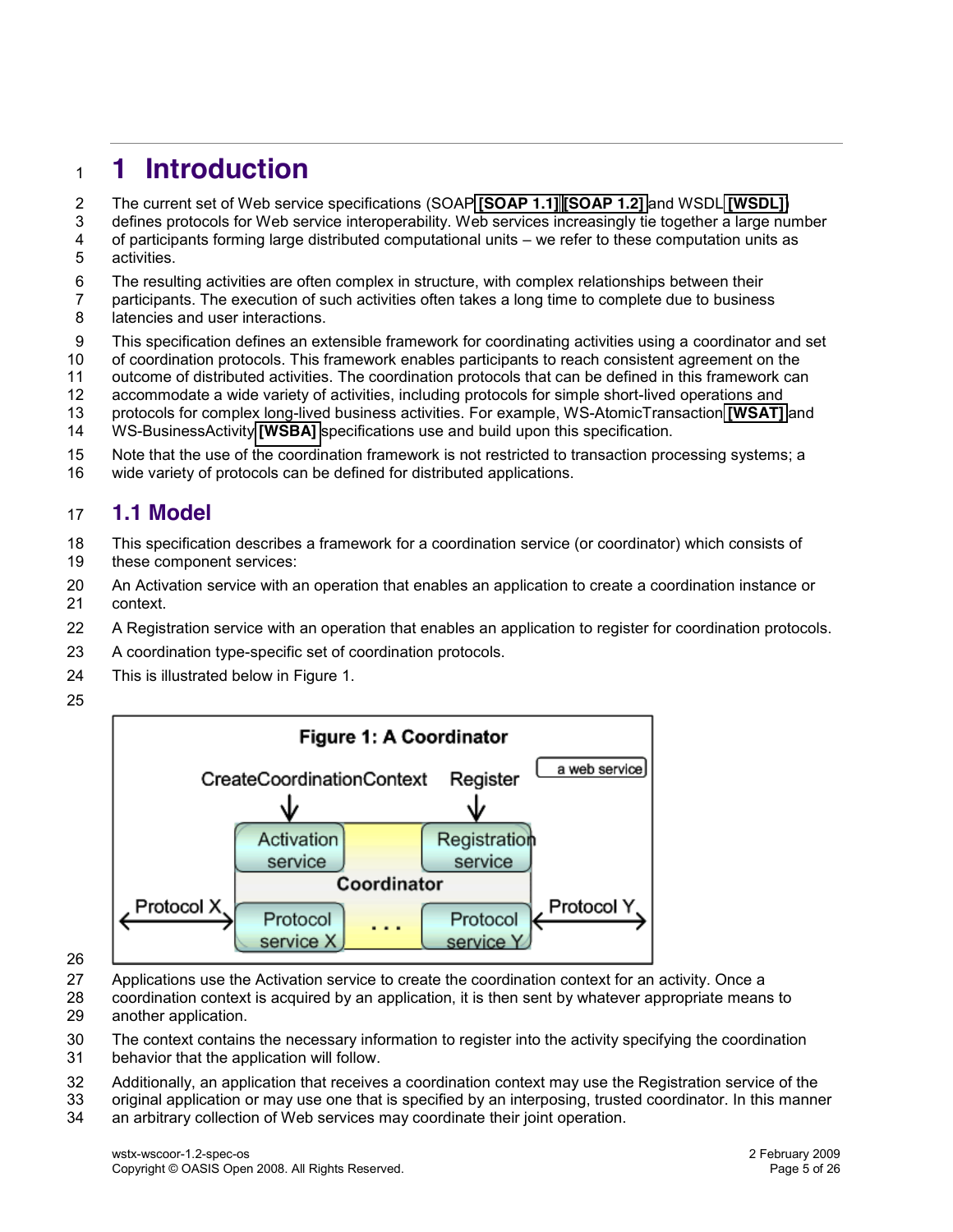### <span id="page-5-0"></span>**1.2 Composable Architecture**

By using the XML **[\[XML\]](#page-7-5)**, SOAP **[\[SOAP 1.1\]](#page-6-6) [\[SOAP](#page-7-1) 1.2]** and WSDL **[\[WSDL\]](#page-7-2)** extensibility model, SOAP-

based and WSDL-based specifications are designed to be composed with each other to define a rich

Web services environment. As such, WS-Coordination by itself does not define all the features required

for a complete solution. WS-Coordination is a building block that is used in conjunction with other

- specifications and application-specific protocols to accommodate a wide variety of protocols related to the operation of distributed Web services.
- The Web service protocols defined in this specification should be used when interoperability is needed
- across vendor implementations, trust domains, etc. Thus, the Web service protocols defined in this
- specification can be combined with proprietary protocols within the same application.

### <span id="page-5-1"></span>**1.3 Extensibility**

- The specification provides for extensibility and flexibility along two dimensions. The framework allows for:
- 47 The publication of new coordination protocols.
- x The selection of a protocol from a coordination type and the definition of extension elements that can be added to protocols and message flows.
- Extension elements can be used to exchange application-specific data on top of message flows already
- defined in this specification. This addresses the need to exchange such data as transaction isolation levels or other information related to business-level coordination protocols. The data can be logged for
- auditing purposes, or evaluated to ensure that a decision meets certain business-specific constraints.
- To understand the syntax used in this specification, the reader should be familiar with the WSDL **[\[WSDL\]](#page-7-2)** specification, including its HTTP and SOAP binding styles. All WSDL port type definitions provided here assume the existence of corresponding SOAP and HTTP bindings.
- Terms introduced in this specification are explained in the body of the specification and summarized in
- the glossary.

### <span id="page-5-2"></span>**1.4 Terminology**

- 60 The uppercase key words "MUST", "MUST NOT", "REQUIRED", "SHALL", "SHALL NOT", "SHOULD", 61 "SHOULD NOT", "RECOMMENDED", "MAY", and "OPTIONAL" in this document are to be interpreted as described in **[\[RFC2119\]](#page-6-7)**.
- This specification uses an informal syntax to describe the XML grammar of the XML fragments below:
- 64 The syntax appears as an XML instance, but the values indicate the data types instead of values.
- x Element names ending in "..." (such as <element.../> or <element...>) indicate that elements/attributes irrelevant to the context are being omitted.
- **b** Attributed names ending in "..." (such as name=...) indicate that the values are specified below.
- 68 GREAU Grammar in bold has not been introduced earlier in the document, or is of particular interest in an example.
- 70 <!-- description --> is a placeholder for elements from some "other" namespace (like ##other in XSD).
- 72 Characters are appended to elements, attributes, and <!-- descriptions --> as follows: "?" (0 or 1), "\*" (0 or more), "+" (1 or more). The characters "[" and "]" are used to indicate that contained 74 items are to be treated as a group with respect to the "?", "\*", or "+" characters.
- 75 The XML namespace prefixes (defined below) are used to indicate the namespace of the element being defined.
- 77 Examples starting with <?xml contain enough information to conform to this specification; others examples are fragments and require additional information to be specified in order to conform.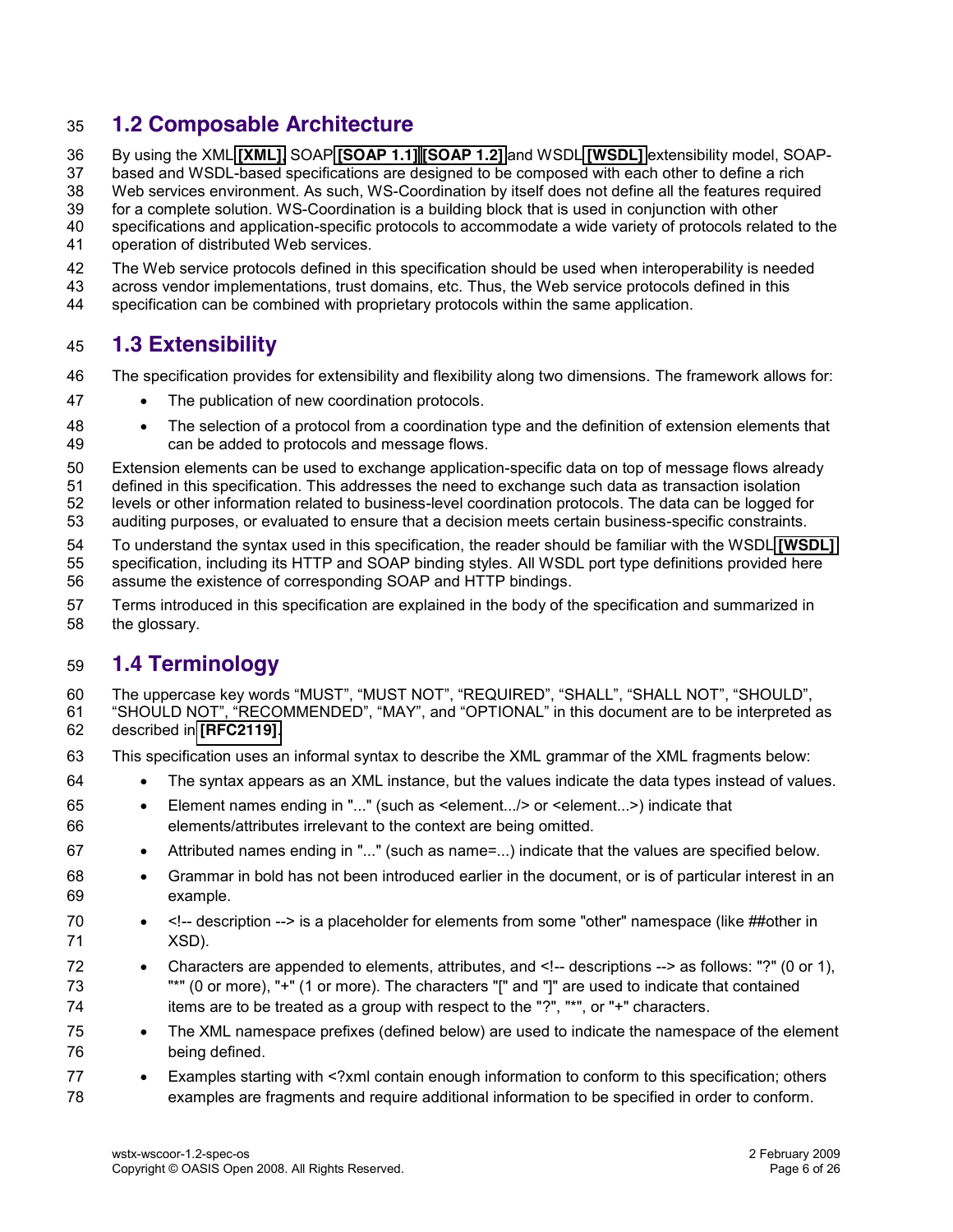### <span id="page-6-0"></span>**1.5 Namespace**

The XML namespace **[\[XML-ns\]](#page-7-6)** URI that MUST be used by implementations of this specification is:

81 http://docs.oasis-open.org/ws-tx/wscoor/2006/06

### <span id="page-6-1"></span>**1.5.1 Prefix Namespace**

The following namespaces are used in this document:

| <b>Prefix</b>   | <b>Namespace</b>                                |
|-----------------|-------------------------------------------------|
| S <sub>11</sub> | http://schemas.xmlsoap.org/soap/envelope        |
| S <sub>12</sub> | http://www.w3.org/2003/05/soap-envelope         |
| Wscoor          | http://docs.oasis-open.org/ws-tx/wscoor/2006/06 |
| Wsa             | http://www.w3.org/2005/08/addressing            |

### <span id="page-6-2"></span>**1.6 XSD and WSDL Files**

- 85 Dereferencing the XML namespace defined in [Section 1.5](#page-6-0) will produce the Resource Directory
- Description Language (RDDL) **[\[RDDL\]](#page-6-8)** document that describes this namespace, including the XML
- schema **[\[XML-Schema1\]](#page-7-7) [\[XML-Schema2\]](#page-7-8)** and WSDL **[\[WSDL\]](#page-7-2)** declarations associated with this
- specification.
- SOAP bindings for the WSDL **[\[WSDL\]](#page-7-2)**, referenced in the RDDL **[\[RDDL\]](#page-6-8)** document, MUST use
- "document" for the *style* attribute.
- There should be no inconsistencies found between any of the normative text within this specification, the
- normative outlines, the XML Schema definitions, and the WSDL descriptions, and so no general
- precedence rule is defined. If an inconsistency is observed then it should be reported as a comment on
- the specification as described in the "Status" section above.

### <span id="page-6-3"></span>**1.7 Coordination Protocol Elements**

- The protocol elements define various extensibility points that allow other child or attribute content.
- Additional children and/or attributes MAY be added at the indicated extension points but MUST NOT
- contradict the semantics of the parent and/or owner, respectively. If a receiver does not recognize an
- <span id="page-6-4"></span>extension, the receiver SHOULD ignore the extension.

### **1.8 Conformance**

- An implementation is not conformant with this specification if it fails to satisfy one or more of the MUST or REQUIRED level requirements defined herein. A SOAP Node MUST NOT use elements and attributes of the declared XML Namespace (listed on the title page) for this specification within SOAP Envelopes
- unless it is conformant with this specification.

### <span id="page-6-5"></span>**1.9 Normative References**

<span id="page-6-8"></span><span id="page-6-7"></span><span id="page-6-6"></span>

| 106 | [RDDL]     | Jonathan Borden, Tim Bray, eds. "Resource Directory Description Language |  |
|-----|------------|--------------------------------------------------------------------------|--|
| 107 |            | (RDDL) 2.0", http://www.openhealth.org/RDDL/20040118/rddl-20040118.html, |  |
| 108 |            | January 2004.                                                            |  |
| 109 | [RFC2119]  | S. Bradner, "Key words for use in RFCs to Indicate Requirement Levels",  |  |
| 110 |            | http://www.ietf.org/rfc/rfc2119.txt, IETF RFC 2119, March 1997.          |  |
| 111 | [SOAP 1.1] | W3C Note, "SOAP: Simple Object Access Protocol 1.1,"                     |  |
| 112 |            | http://www.w3.org/TR/2000/NOTE-SOAP-20000508, 08 May 2000.               |  |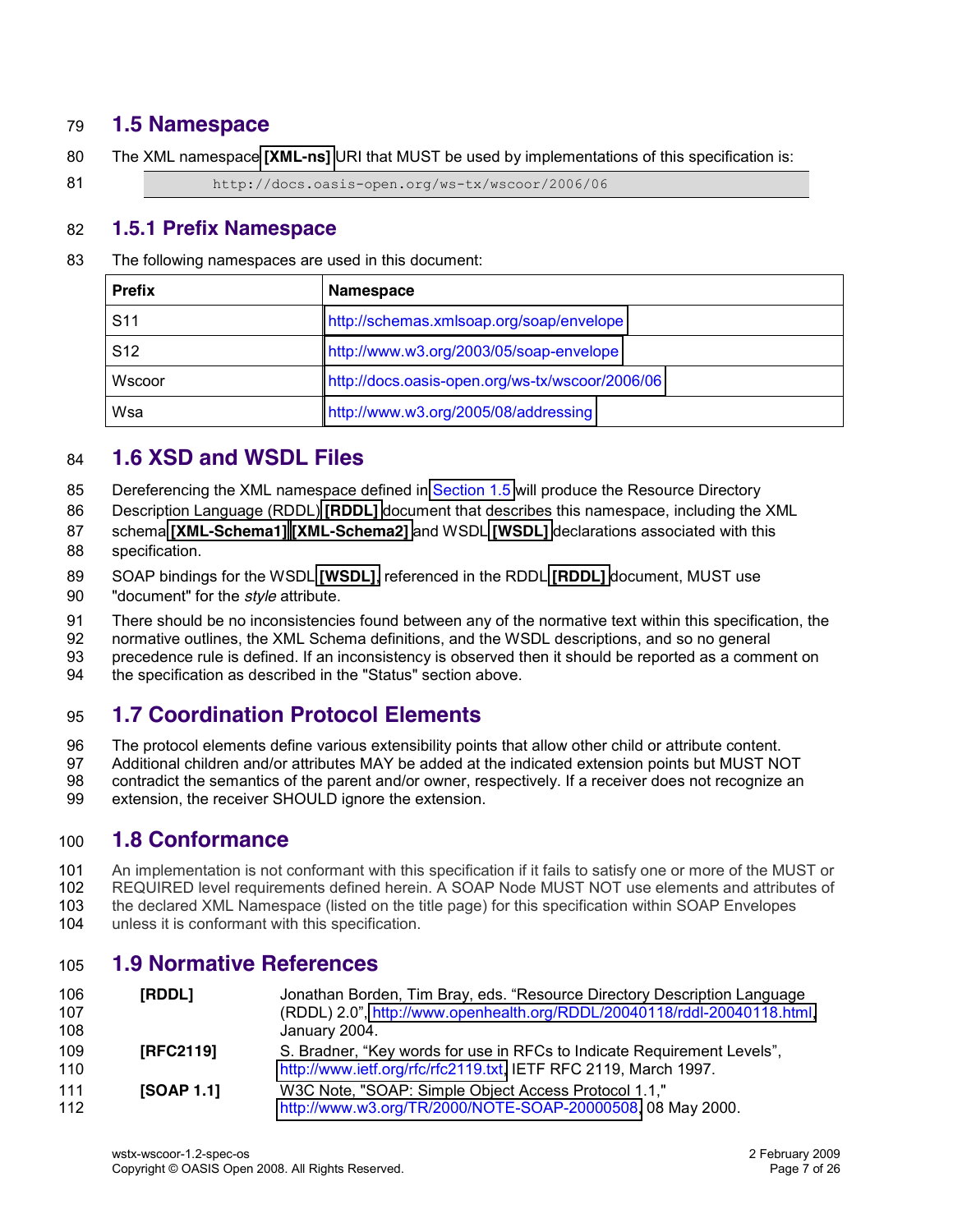<span id="page-7-12"></span><span id="page-7-9"></span><span id="page-7-8"></span><span id="page-7-7"></span><span id="page-7-6"></span><span id="page-7-5"></span><span id="page-7-2"></span><span id="page-7-1"></span>

| 113<br>114<br>115                             | <b>[SOAP 1.2]</b> | W3C Recommendation, "SOAP Version 1.2 Part 1: Messaging Framework<br>(Second Edition)", http://www.w3.org/TR/2007/REC-soap12-part1-20070427/,<br>April 2007.                                                                                                                                                                                                                                                                |
|-----------------------------------------------|-------------------|-----------------------------------------------------------------------------------------------------------------------------------------------------------------------------------------------------------------------------------------------------------------------------------------------------------------------------------------------------------------------------------------------------------------------------|
| 116<br>117                                    | [XML]             | W3C Recommendation, "Extensible Markup Language (XML) 1.0 (Fourth<br>Edition), "http://www.w3.org/TR/2006/REC-xml-20060816, 16 August 2006.                                                                                                                                                                                                                                                                                 |
| 118<br>119                                    | $[XML-ns]$        | W3C Recommendation, "Namespaces in XML 1.0 (Second Edition),"<br>http://www.w3.org/TR/2006/REC-xml-names-20060816, 16 August 2006.                                                                                                                                                                                                                                                                                          |
| 120<br>121                                    | [XML-Schema1]     | W3C Recommendation, "XML Schema Part 1: Structures Second Edition,"<br>http://www.w3.org/TR/2004/REC-xmlschema-1-20041028, 28 October 2004.                                                                                                                                                                                                                                                                                 |
| 122<br>123                                    | [XML-Schema2]     | W3C Recommendation, "XML Schema Part 2: Datatypes Second Edition,"<br>http://www.w3.org/TR/2004/REC-xmlschema-2-20041028, 28 October 2004.                                                                                                                                                                                                                                                                                  |
| 124<br>125                                    | [WSADDR]          | Web Services Addressing (WS-Addressing) 1.0, W3C Recommendation,<br>http://www.w3.org/2005/08/addressing.                                                                                                                                                                                                                                                                                                                   |
| 126<br>127                                    | [WSDL]            | Web Services Description Language (WSDL) 1.1<br>http://www.w3.org/TR/2001/NOTE-wsdl-20010315.                                                                                                                                                                                                                                                                                                                               |
| 128<br>129                                    | [WSPOLICY]        | W3C Recommendation, Web Services Policy 1.5 - Framework (WS-Policy),<br>http://www.w3.org/TR/2007/REC-ws-policy-20070904/, September 2007.                                                                                                                                                                                                                                                                                  |
| 130<br>131<br>132<br>133<br>134<br>135<br>136 | [WSSec]           | OASIS Standard 200401, March 2004, "Web Services Security: SOAP Message<br>Security 1.0 (WS-Security 2004)", http://docs.oasis-open.org/wss/2004/01/oasis-<br>200401-wss-soap-message-security-1.0.pdf.<br>OASIS Standard, February 2006, Web Services Security: SOAP Message<br>Security 1.1 (WS-Security 2004), http://www.oasis-<br>open.org/committees/download.php/16790/wss-v1.1-spec-os-<br>SOAPMessageSecurity.pdf. |
| 137<br>138                                    | [WSSecPolicy]     | OASIS Standard, WS-SecurityPolicy 1.3, February 2009. http://docs.oasis-<br>open.org/ws-sx/ws-securitypolicy/v1.3/os/ws-securitypolicy-1.3-spec-os.doc.                                                                                                                                                                                                                                                                     |
| 139<br>140<br>141                             | [WSSecConv]       | OASIS Standard, WS-SecureConversation 1.4, February 2009.<br>http://docs.oasis-open.org/ws-sx/ws-secureconversation/v1.4/os/ws-<br>secureconversation-1.4-spec-os.doc.                                                                                                                                                                                                                                                      |
| 142<br>143                                    | [WSTrust]         | OASIS Standard, WS-Trust 1.4, February 2009. http://docs.oasis-open.org/ws-<br>sx/ws-trust/v1.4/os/ws-trust-1.4-spec-os.doc.                                                                                                                                                                                                                                                                                                |

### <span id="page-7-14"></span><span id="page-7-13"></span><span id="page-7-11"></span><span id="page-7-10"></span><span id="page-7-0"></span>**1.10 Non-normative References**

<span id="page-7-4"></span><span id="page-7-3"></span>

| 146 | <b>IWSATI</b> | OASIS Standard, Web Services Atomic Transaction (WS-AtomicTransaction)         |
|-----|---------------|--------------------------------------------------------------------------------|
| 147 |               | 1.2, February 2009. http://docs.oasis-open.org/ws-tx/wstx-wsat-1.2-spec-os.doc |
| 148 | <b>IWSBAI</b> | OASIS Standard, Web Services Business Activity (WS-BusinessActivity) 1.2,      |
| 149 |               | February 2009. http://docs.oasis-open.org/ws-tx/wstx-wsba-1.2-spec-os.doc.     |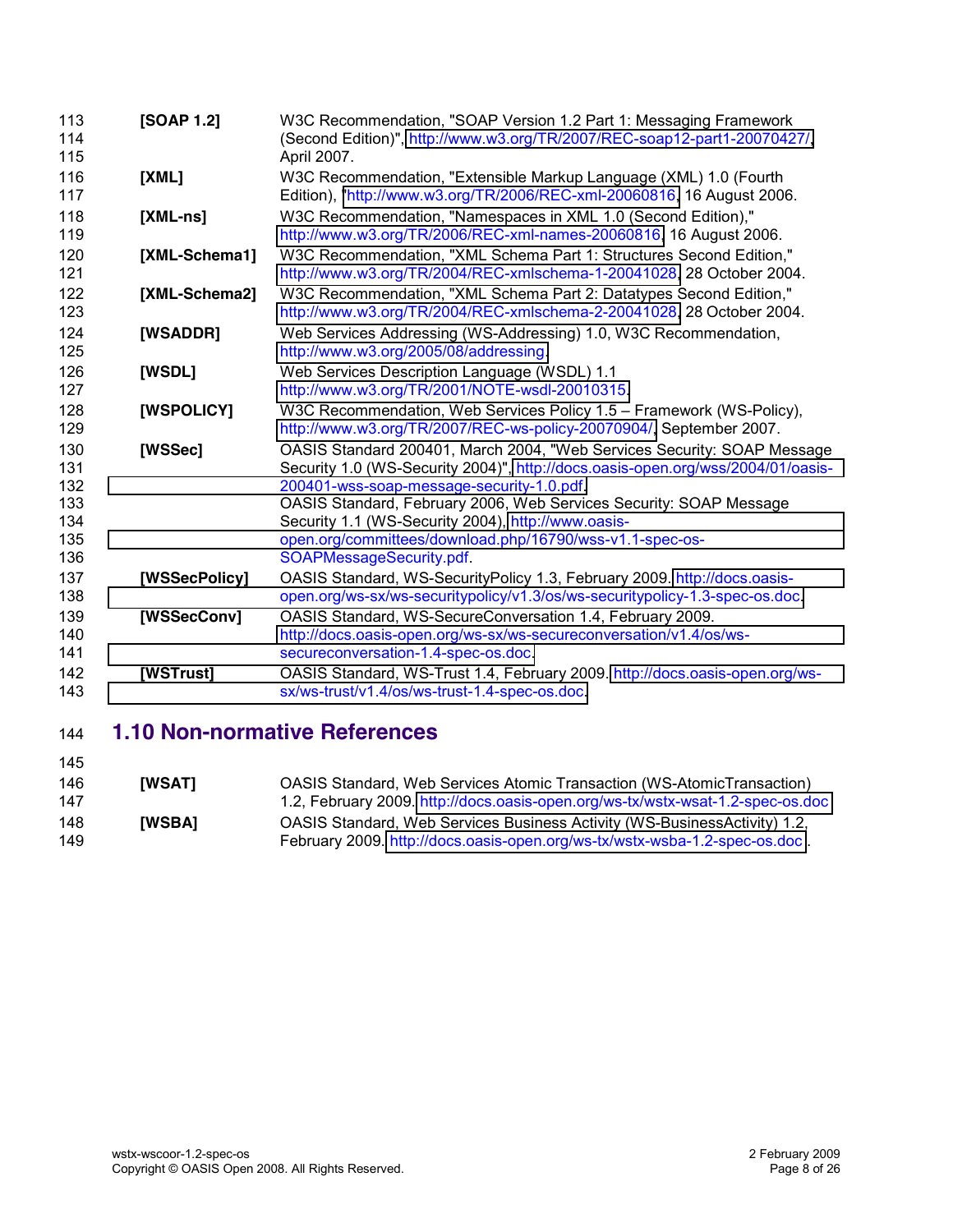# <span id="page-8-0"></span>**2 Coordination Context**

 The CoordinationContext is used by applications to pass Coordination information to parties involved in an activity. CoordinationContext elements are propagated to parties which may need to register

Participants for the activity. Context propagation may be accomplished using application-defined

mechanisms -- e.g. as a header element of a SOAP application message sent to such parties.

(Conveying a context in an application message is commonly referred to as flowing the context.) A

CoordinationContext provides access to a coordination registration service, a coordination type, and

- relevant extensions.
- The following is an example of a CoordinationContext supporting a transaction service:

```
159 <?xml version="1.0" encoding="utf-8"?><br>160 < < 11:Envelope xmlns: S11="http://www.w3
160 <s11:Envelope xmlns:S11="http://www.w3.org/2003/05/soap-envelope"><br>161 <s11:Header>
161 <s11:Header><br>162 ...
162 !!!!!!! .!.!.
163 !!!!!!! <wscoor:CoordinationContext!
164 !!!!!!!!!!! xmlns:wsa="http://www.w3.org/2005/08/addressing"
                      xmlns:wscoor="http://docs.oasis-open.org/ws-tx/wscoor/2006/06"
166 !!!!!!!!!!! xmlns:myApp="http://www.example.com/myApp"
167 !!!!!!!!!!!!S11:mustUnderstand="true">
168 !!!!!!!!!!! <wscoor:Identifier>
169 !!!!!!!!!!!!!!!!!http://Fabrikam123.com/SS/1234
170 !!!!!!!!!!!!</wscoor:Identifier>
171 !!!!!!!!!!! <wscoor:Expires>3000</wscoor:Expires>
                      <wscoor:CoordinationType>
173 !!!!!!!!!!!!!!!http://docs.oasis.open.org/ws.tx/wsat/2006/06
174 !!!!!!!!!!! </wscoor:CoordinationType>
175 !!!!!!!!! !!<wscoor:RegistrationService>
176 !!!!!!!!!!!!!!! <wsa:Address>
177 !!!!!!!!!!!!!!!!!http://Business456.com/mycoordinationservice/registration
178 !!!!!!!!!!!!!!!!</wsa:Address>
179 !!!!!!!!!!!!!!!!<wsa:ReferenceParameters>
                            <myApp:BetaMark> ... </myApp:BetaMark>
181 !!!!!!!!!!!!!!!!!!<myApp:EBDCode>!...!</myApp:EBDCode>
182 !!!!!!!!!!!!!!!!</wsa:ReferenceParameters>
183 !!! !!!!!!!!</wscoor:RegistrationService>
184 !!!!!!!!!!! <myApp:IsolationLevel>
185 !!!!!!!!!!!!!!!!!!RepeatableRead
186 \langle \text{myApp:IsolationLevel}\rangle<br>187 \langle \text{wscoor:Coordinate} \rangle</wscoor:CoordinationContext>
188 ...<br>189 \le/S11:Hea
189 !!! </S11:Header>
              \langle/S11:Body>
191<br>192
192 \langle/S11:Body > \langle/S11:Envelope>
          </S11:Envelope>
194
```
 When an application propagates an activity using a coordination service, applications MUST include a CoordinationContext in the message.

 When a context is exchanged as a SOAP header, the mustUnderstand attribute MUST be present and its value MUST be true.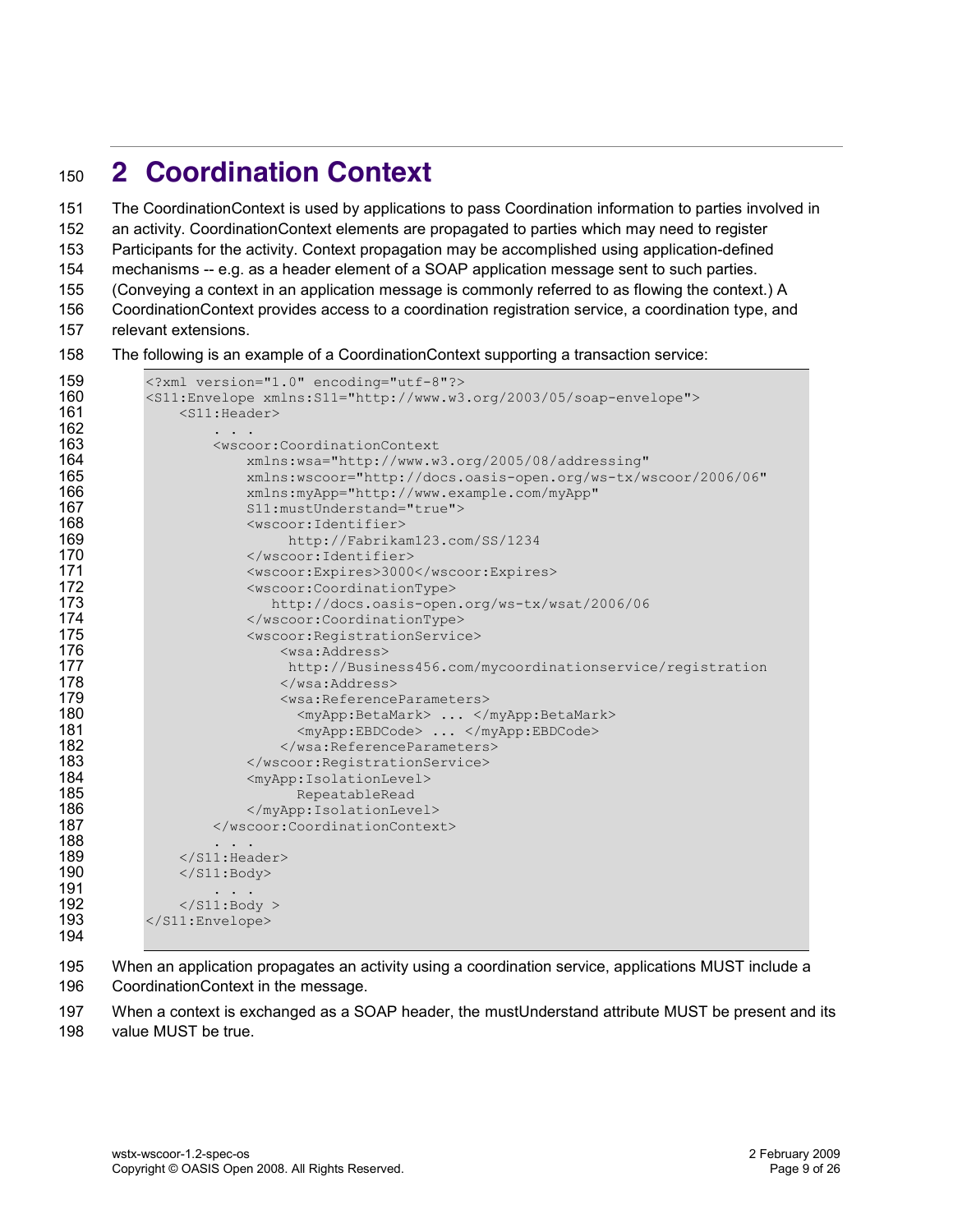# <span id="page-9-0"></span>**3 Coordination Service**

| 200        |                                                                                                | The Coordination service (or coordinator) is an aggregation of the following services:                                                                                                        |  |
|------------|------------------------------------------------------------------------------------------------|-----------------------------------------------------------------------------------------------------------------------------------------------------------------------------------------------|--|
| 201        | $\bullet$                                                                                      | Activation service: Defines a CreateCoordinationContext operation that allows a                                                                                                               |  |
| 202<br>203 |                                                                                                | CoordinationContext to be created. The exact semantics are defined in the specification that<br>defines the coordination type. The Coordination service MAY support the Activation service.   |  |
| 204        |                                                                                                |                                                                                                                                                                                               |  |
| 205        | $\bullet$                                                                                      | Registration service: Defines a Register operation that allows a Web service to register to<br>participate in a coordination protocol. The Coordination service MUST support the Registration |  |
| 206        |                                                                                                | service.                                                                                                                                                                                      |  |
| 207        | $\bullet$                                                                                      | A set of coordination protocol services for each supported coordination type. These are defined in                                                                                            |  |
| 208        |                                                                                                | the specification that defines the coordination type.                                                                                                                                         |  |
| 209        | Figure 2 illustrates an example of how two application services (App1 and App2) with their own |                                                                                                                                                                                               |  |
| 210        |                                                                                                | coordinators (CoordinatorA and CoordinatorB) interact as the activity propagates between them. The                                                                                            |  |
| 211        |                                                                                                | protocol Y and services Ya and Yb are specific to a coordination type, which are not defined in this                                                                                          |  |
| 212        | specification.                                                                                 |                                                                                                                                                                                               |  |
| 213        |                                                                                                | 1. App1 sends a CreateCoordinationContext for coordination type Q, getting back a Context Ca that                                                                                             |  |
| 214        |                                                                                                | contains the activity identifier A1, the coordination type Q and an Endpoint Reference to                                                                                                     |  |
| 215        |                                                                                                | CoordinatorA's Registration service RSa.                                                                                                                                                      |  |
| 216        |                                                                                                | 2. App1 then sends an application message to App2 containing the Context Ca.                                                                                                                  |  |
| 217        | 3 <sub>1</sub>                                                                                 | App2 prefers to use CoordinatorB instead of CoordinatorA, so it uses CreateCoordinationContext                                                                                                |  |
| 218        |                                                                                                | with Ca as an input to interpose CoordinatorB. CoordinatorB creates its own CoordinationContext                                                                                               |  |
| 219        |                                                                                                | Cb that contains the same activity identifier and coordination type as Ca but with its own                                                                                                    |  |
| 220        |                                                                                                | Registration service RSb.                                                                                                                                                                     |  |
| 221<br>222 |                                                                                                | 4. App2 determines the coordination protocols supported by the coordination type Q and then                                                                                                   |  |
| 223        |                                                                                                | Registers for a coordination protocol Y at CoordinatorB, exchanging Endpoint References for<br>App2 and the protocol service Yb. This forms a logical connection between these Endpoint       |  |
| 224        |                                                                                                | References that the protocol Y can use.                                                                                                                                                       |  |
| 225        | 5.                                                                                             | This registration causes CoordinatorB to decide to immediately forward the registration onto                                                                                                  |  |
| 226        |                                                                                                | CoordinatorA's Registration service RSa, exchanging Endpoint References for Yb and the                                                                                                        |  |
| 227        |                                                                                                | protocol service Ya. This forms a logical connection between these Endpoint References that the                                                                                               |  |
| 228        |                                                                                                | protocol Y can use.                                                                                                                                                                           |  |
| חממ        |                                                                                                | Eiguro 2: Two opplications with their own especiestro                                                                                                                                         |  |

Figure 2: Two applications with their own coordinators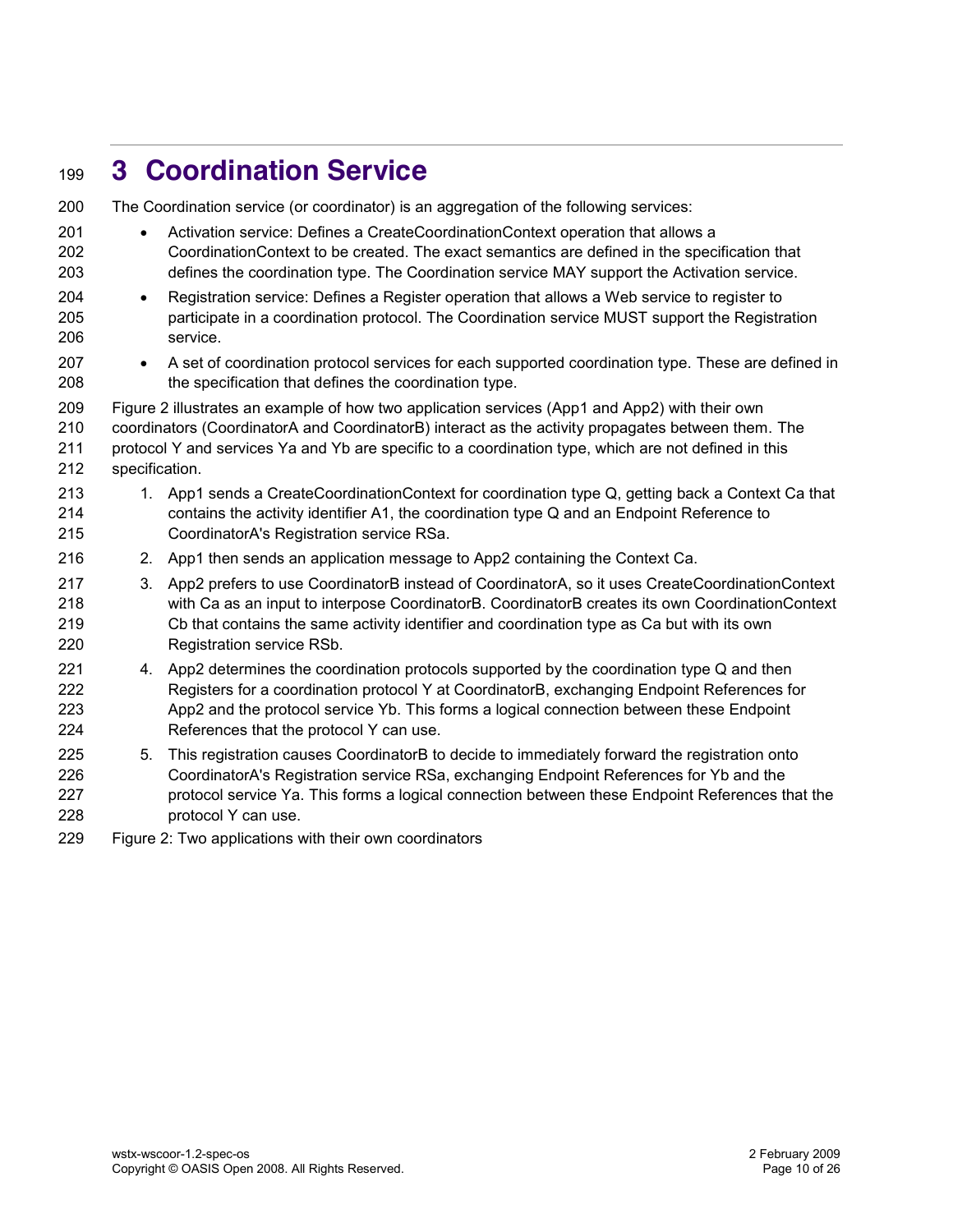

It should be noted that in this example several actions are taken that are not required by this specification,

but which may be defined by the coordination type specification or are implementation or configuration

choices. Specifications of coordination types and coordination protocols that need to constrain the sub-

coordination behavior of implementations SHOULD state these requirements in their specification.

### <span id="page-10-0"></span>**3.1 Activation Service**

- The Activation service creates a new activity and returns its coordination context.
- An application sends:
- CreateCoordinationContext

The structure and semantics of this message are defined in [Section 3.1.1.](#page-10-1)

- The activation service returns:
- CreateCoordinationContextResponse
- The structure and semantics of this message is defined in [Section 3.1.2](#page-11-0)

### <span id="page-10-1"></span>**3.1.1 CreateCoordinationContext**

 This request is used to create a coordination context that supports a coordination type (i.e., a service that provides a set of coordination protocols). This command is required when using a network-accessible Activation service in heterogeneous environments that span vendor implementations. To fully understand the semantics of this operation it is necessary to read the specification where the coordination type is defined (e.g. WS-AtomicTransaction).

The following pseudo schema defines this element:

```
250 <CreateCoordinationContext ...><br>251 <Creatives> ... </Expires>?
251 !!!!<Expires>!...!</Expires>?
252 !!!!<CurrentContext>!...!</CurrentContext>?
                <CoordinationType> ... </CoordinationType>
254<br>255
           </CreateCoordinationContext>
256
```
 Expires is an optional element which represents the remaining expiration for the CoordinationContext as an unsigned integer in milliseconds to be measured from the point at which the context was first received.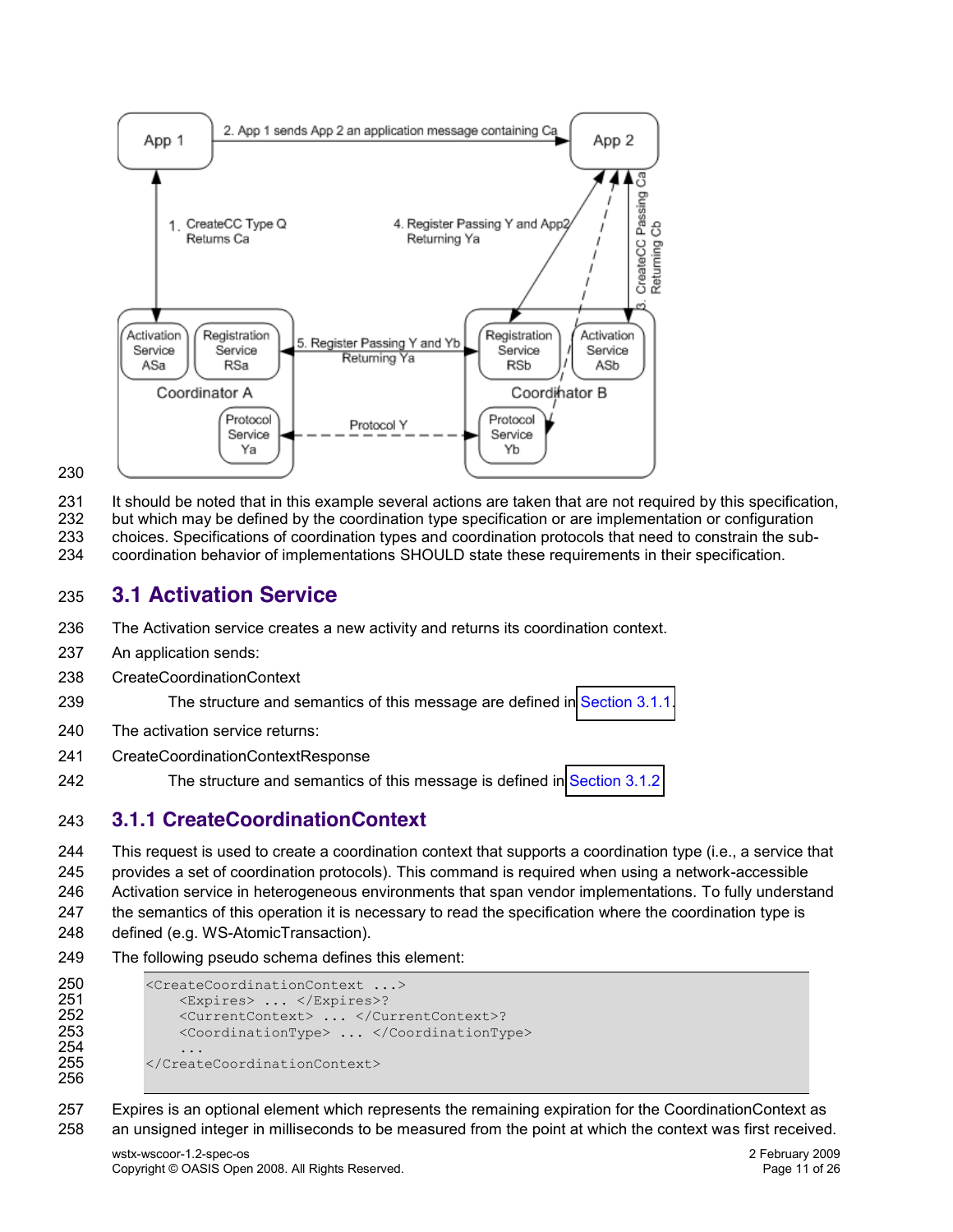- /CreateCoordinationContext/CoordinationType
- This provides the unique identifier for the desired coordination type for the activity (e.g., a URI to the Atomic Transaction coordination type).
- /CreateCoordinationContext/Expires
- Optional. The expiration for the returned CoordinationContext expressed as an unsigned integer in milliseconds.
- /CreateCoordinationContext/CurrentContext

```
266 Optional. If absent, the Activation Service creates a coordination context representing a new, 
267 independent activity. If present, the Activation Service creates a coordination context representing 
268 a new activity which is related to the existing activity identified by the current coordination context 
269 contained in this element. Some examples of potential uses of this type of relationship include 
270 interposed subordinate coordination, protocol bridging and coordinator replication.
```
- /CreateCoordinationContext /{any}
- Extensibility elements may be used to convey additional information.
- /CreateCoordinationContext /@{any}

#### Extensibility attributes may be used to convey additional information.

A CreateCoordinationContext message can be as simple as the following example.

| 276 | <createcoordinationcontext></createcoordinationcontext> |
|-----|---------------------------------------------------------|
| 277 | <coordinationtype></coordinationtype>                   |
| 278 | http://docs.oasis-open.org/ws-tx/wsat/2006/06           |
| 279 |                                                         |
| 280 |                                                         |

### <span id="page-11-0"></span>**3.1.2 CreateCoordinationContextResponse**

| 282 | This returns the Coordination Context that was created. |
|-----|---------------------------------------------------------|
| 283 | The following pseudo schema defines this element:       |

```
284 <CreateCoordinationContextResponse ...><br>285 <CoordinationContext> ... </Coordin
                  <CoordinationContext> ... </CoordinationContext>
286 ...<br>287 \creat
             </CreateCoordinationContextResponse>
```
- /CreateCoordinationContext/CoordinationContext
- This is the created coordination context.
- /CreateCoordinationContext /{any}
- Extensibility elements may be used to convey additional information.
- /CreateCoordinationContext /@{any}
- Extensibility attributes may be used to convey additional information.
- The following example illustrates a response:

```
295 <CreateCoordinationContextResponse><br>296 <CoordinationContext>
296 !!!!<CoordinationContext>
297 <Identifier><br>298 http://
298 http://Business456.com/tm/context1234<br>299 </Identifier>
299 !!!!!!!!</Identifier>
300 !!!!!!!!<CoordinationType>
301 !!!!!!!!!!!!!http://docs.oasis.open.org/ws.tx/wsat/2006/06
302 \langle/CoordinationType><br>303 <RegistrationServic
303 !!!!!!!!<RegistrationService>
304 !!!!!!!!!!!!!<wsa:Address>
                             http://Business456.com/tm/registration
```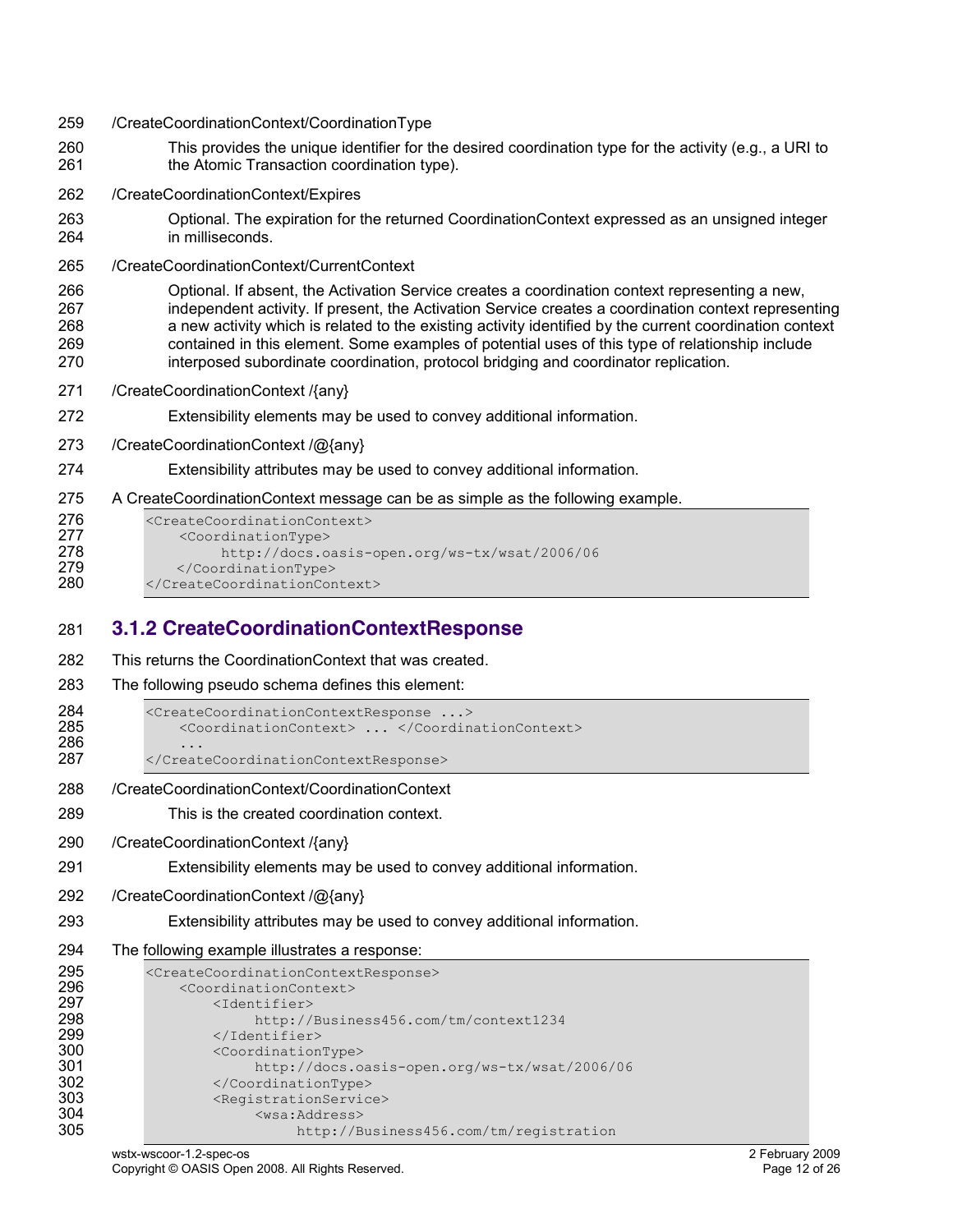| <br><wsa:referenceparameters></wsa:referenceparameters> |
|---------------------------------------------------------|
| <myapp:privateinstance></myapp:privateinstance>         |
|                                                         |
| 1234                                                    |
|                                                         |
|                                                         |
|                                                         |
|                                                         |
|                                                         |
|                                                         |

### <span id="page-12-0"></span>**3.2 Registration Service**

- Once an application has a coordination context from its chosen coordinator, it can register for the activity.
- The interface provided to an application registering for an activity and for an interposed coordinator
- registering for an activity is the same.
- The requester sends:
- Register
- The syntax and semantics of this message are defined in [Section 3.2.1.](#page-13-0)
- The coordinator's registration service responds with:
- Registration Response
- The syntax and semantics of this message are defined in [Section 3.2.2.](#page-14-0)
- Figure 3: The usage of Endpoint References during registration



In Figure 3, the coordinator provides the Registration Endpoint Reference in the CoordinationContext

 during the CreateCoordinationContext operation. The requesting service receives the Registration service Endpoint Reference in the CoordinationContext in an application message.

- 1.) The Register message targets this Endpoint Reference and includes the participant protocol service
- Endpoint Reference as a parameter.
- 2.) The RegisterResponse includes the coordinator's protocol service Endpoint Reference.
- 3. & 4.) At this point, both sides have the Endpoint References of the other's protocol service, so the
- protocol messages can target the other side.
- These Endpoint References may contain (opaque) wsa:ReferenceParameters to fully qualify the target

protocol service endpoint. Endpoint References MUST be interpreted according to the rules defined in

WS-Addressing 1.0 Core **[\[WSADDR\]](#page-7-9)**.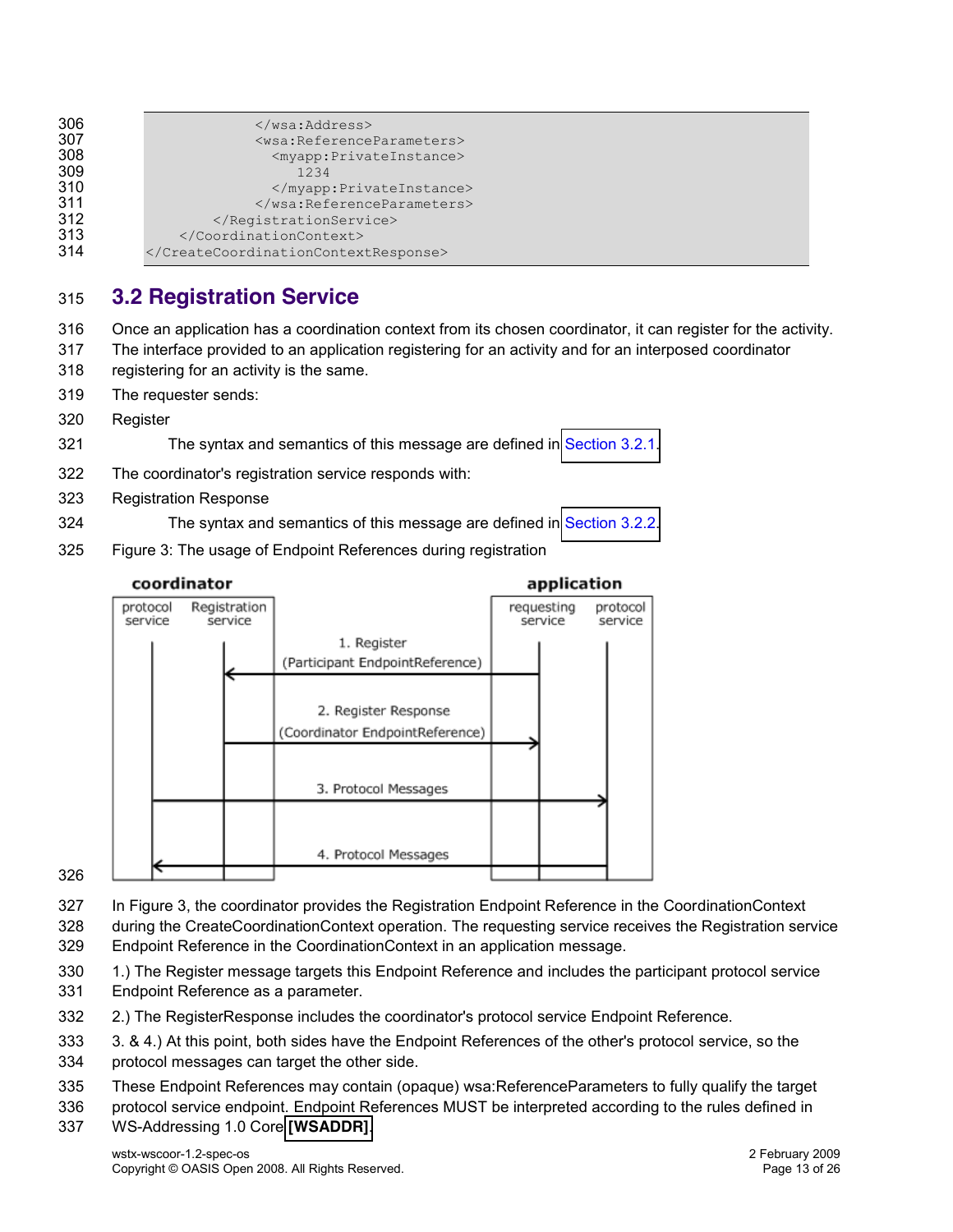- A Registration service is not required to detect duplicate Register requests and MAY treat each Register message as a request to register a distinct participant.
- A participant MAY send multiple Register requests to a Registration service. For example, it may retry a
- Register request following a lost RegisterResponse, or it may fail and restart after registering successfully but before performing any recoverable work.
- If a participant sends multiple Register requests for the same activity, the participant MUST be prepared
- to correctly handle duplicate protocol messages from the coordinator. One simple strategy for
- accomplishing this is for the participant to generate a unique reference parameter for each participant
- Endpoint Reference that it provides in a Register request. The manner in which the participant handles
- duplicate protocol messages depends on the specific coordination type and coordination protocol.

### <span id="page-13-0"></span>**3.2.1 Register Message**

- The Register request is used to do the following:
- 350 Participant selection and registration in a particular Coordination protocol under the current coordination type supported by the Coordination Service.
- 352 Exchange Endpoint References. Each side of the coordination protocol (participant and coordinator) supplies an Endpoint Reference.
- Participants MAY register for multiple Coordination protocols by issuing multiple Register operations. WS-Coordination assumes that transport protocols provide for message batching if required.
- The following pseudo schema defines this element:

```
357 <Register ...><br>358 <Protocoll
358 !!!!<ProtocolIdentifier>!...!</ProtocolIdentifier>
                359 !!!!<ParticipantProtocolService>!...!</ParticipantProtocolService>
360<br>361
            </Register>
```
- /Register/ProtocolIdentifier
- This URI provides the identifier of the coordination protocol selected for registration.
- /Register/ParticipantProtocolService
- The Endpoint Reference that the registering participant wants the coordinator to use for the Coordination protocol (See WS-Addressing **[\[WSADDR\]](#page-7-9)**).
- /Register/{any}
- Extensibility elements may be used to convey additional information.
- / Register/@{any}
- Extensibility attributes may be used to convey additional information.
- The following is an example registration message:

```
372 <Register><br>373 <Register>
373 !!!!<ProtocolIdentifier>
374 http://docs.oasis-open.org/ws-tx/wsat/2006/06/Volatile2PC<br>375 </ProtocolIdentifier>
             </ProtocolIdentifier>
376 !!!!<ParticipantProtocolService>
377 !!!!!!!!<wsa:Address>!
378 !!!!!!!!!!!!!http://Adventure456.com/participant2PCservice
379 !!!!!!!!</wsa:Address>
380 !!!!!!!!<wsa:ReferenceParameters>
                     <BetaMark> AlphaBetaGamma </BetaMark>
382 !!!!!!!!</wsa:ReferenceParameters>
383 !!!!</ParticipantProtocolService>
          </Register>
```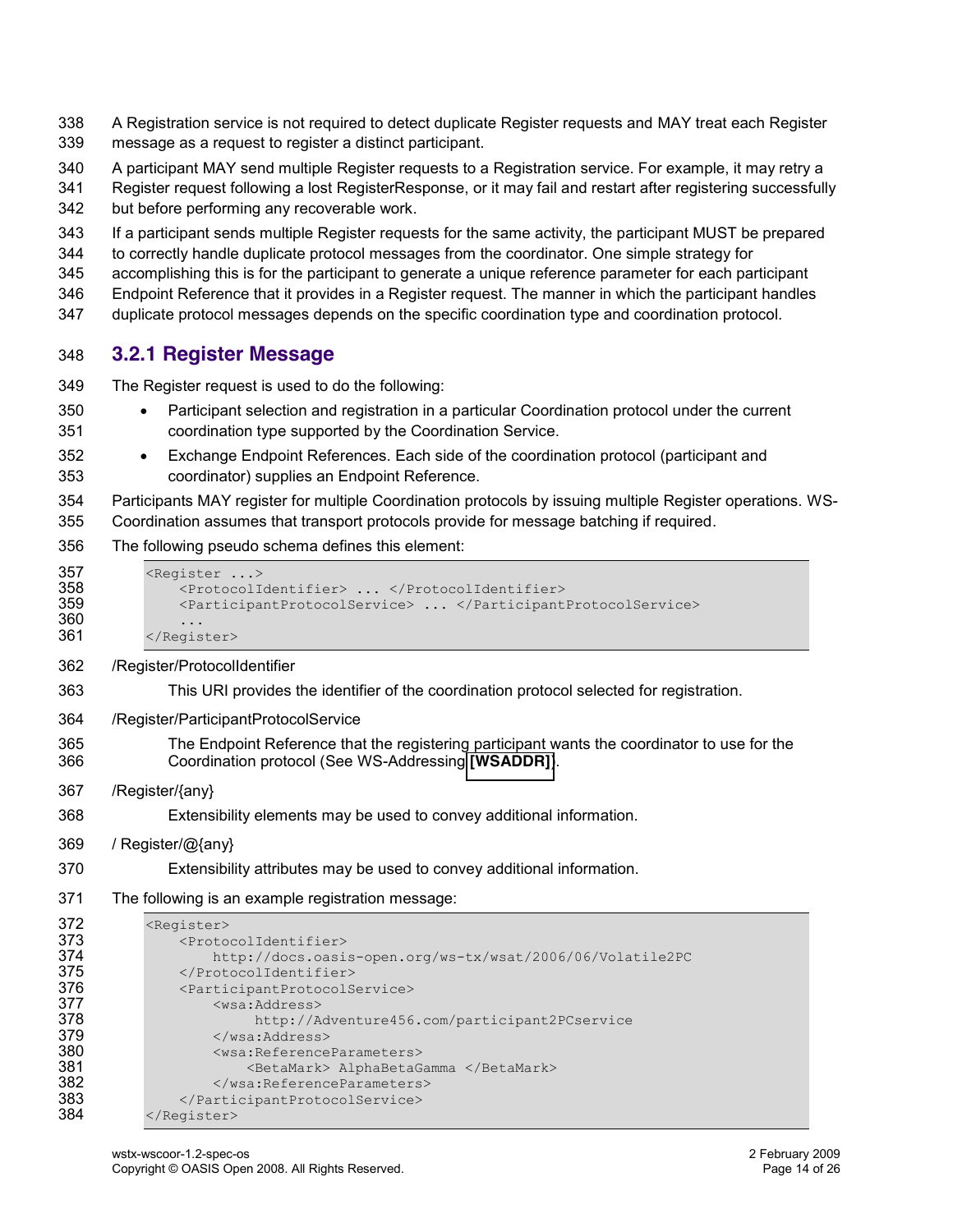### <span id="page-14-0"></span>**3.2.2 RegistrationResponse Message**

- 386 The response to the registration message contains the coordinator's Endpoint Reference.
- The following pseudo schema defines this element:

```
388 <RegisterResponse ...><br>389 <coordinatorProtoc
                  389 !!!!<CoordinatorProtocolService>!...!</CoordinatorProtocolService>
390 ...<br>391 </Regis
```
- </RegisterResponse>
- /RegisterResponse/CoordinatorProtocolService
- The Endpoint Reference that the Coordination service wants the registered participant to use for the Coordination protocol.
- /RegisterResponse/{any}
- Extensibility elements may be used to convey additional information.
- /RegisterResponse /@{any}
- Extensibility attributes may be used to convey additional information.
- The following is an example of a RegisterResponse message:

| 400 | <registerresponse></registerresponse>                     |
|-----|-----------------------------------------------------------|
| 401 | <coordinatorprotocolservice></coordinatorprotocolservice> |
| 402 | <wsa:address></wsa:address>                               |
| 403 | http://Business456.com/mycoordinationservice/coordinator  |
| 404 | $\langle$ /wsa:Address>                                   |
| 405 | <wsa:referenceparameters></wsa:referenceparameters>       |
| 406 | <myapp:markkey> %%F03CA2B%% </myapp:markkey>              |
| 407 |                                                           |
| 408 |                                                           |
| 409 |                                                           |
|     |                                                           |

.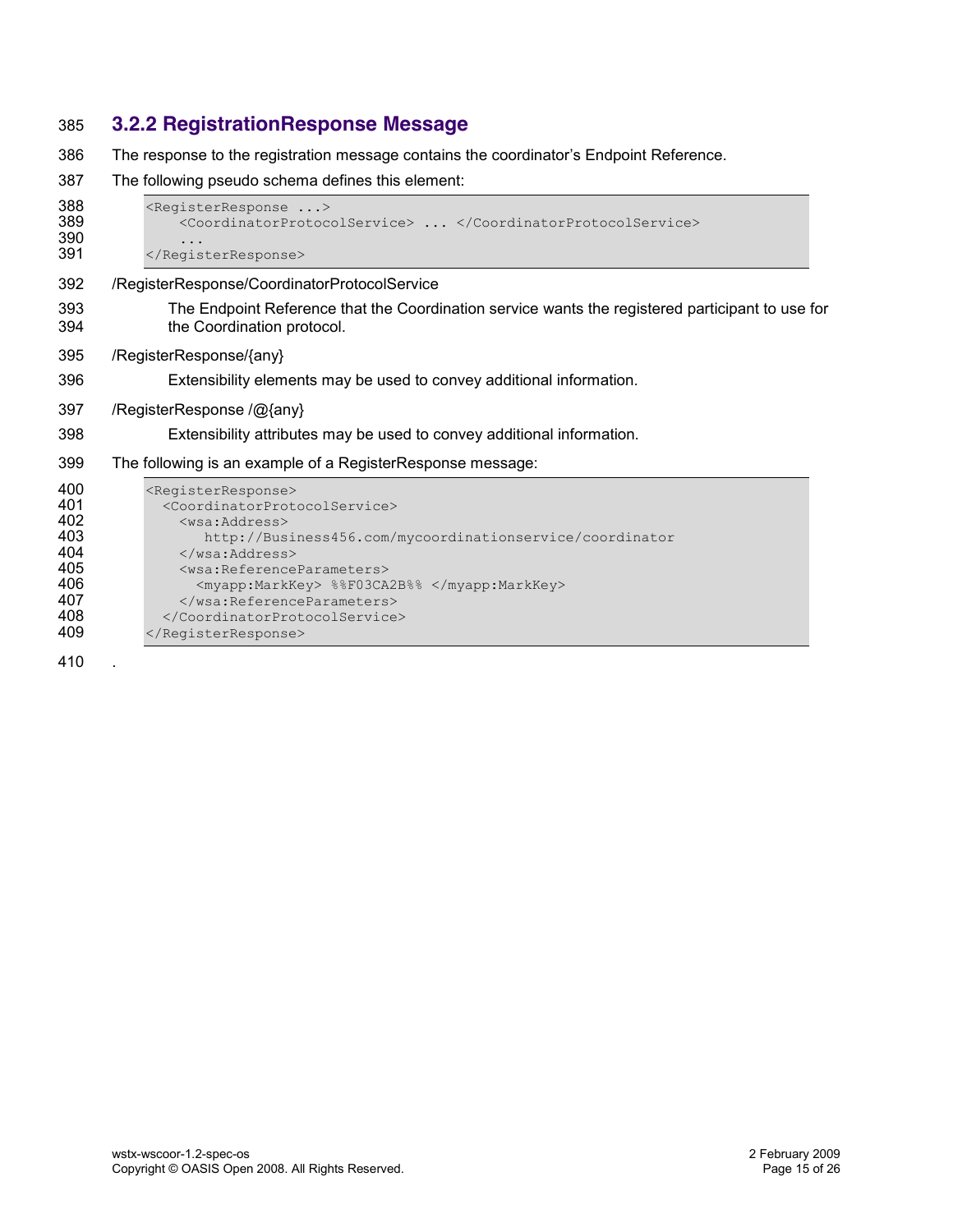# <span id="page-15-0"></span>**4 Coordination Faults**

WS-Coordination faults MUST include as the [action] property the following fault action URI:

413 http://docs.oasis-open.org/ws-tx/wscoor/2006/06/fault

The protocol faults defined in this section are generated if the condition stated in the preamble is met.

When used by a specification that references this specification, these faults are targeted at a destination

endpoint according to the protocol fault handling rules defined for that specification.

The definitions of faults in this section use the following properties:

[Code] The fault code.

[Subcode] The fault subcode.

420 [Reason] A human readable explanation of the fault.

- [Detail] The detail element. If absent, no detail element is defined for the fault.
- For SOAP 1.2 **[\[SOAP 1.2\]](#page-7-1)**, the [Code] property MUST be either "Sender" or "Receiver". These properties

are serialized into text XML as follows:

| <b>SOAP Version   Sender</b> | <b>Receiver</b>         |
|------------------------------|-------------------------|
| SOAP 1.2                     | S12:Sender S12:Receiver |

#### The properties above bind to a SOAP 1.2 **[\[SOAP 1.2\]](#page-7-1)** fault as follows:

| 427 | <s12:envelope></s12:envelope>                                  |
|-----|----------------------------------------------------------------|
| 428 | $<$ S12:Header>                                                |
| 429 | $<$ wsa: Action $>$                                            |
| 430 | http://docs.oasis-open.org/ws-tx/wscoor/2006/06/fault          |
| 431 | $\langle$ /wsa:Action>                                         |
| 432 | Headers elided for clarity.                                    |
| 433 | $\langle$ /S12:Header>                                         |
| 434 | $<$ S12:Body>                                                  |
| 435 | $<$ S12: Fault>                                                |
| 436 | $<$ S12:Code>                                                  |
| 437 | $<$ S12:Value>[Code] $<$ /S12:Value>                           |
| 438 | $<$ S12:Subcode>                                               |
| 439 | $<$ S12:Value>[Subcode] $<$ /S12:Value>                        |
| 440 | $\langle$ /S12:Subcode>                                        |
| 441 | $\langle$ /S12:Code>                                           |
| 442 | $<$ S12: Reason>                                               |
| 443 | $<$ S12:Text xml:lang="en">[Reason] $<$ /S12:Text>             |
| 444 | $\langle$ /S12:Reason>                                         |
| 445 | $<$ S12:Detail>                                                |
| 446 | [Detail]                                                       |
| 447 |                                                                |
| 448 | $\langle$ /S12:Detail>                                         |
| 449 | $\langle$ /S12: Fault>                                         |
| 450 | $\langle$ /S12:Body>                                           |
| 451 | $\langle$ /S12:Envelope>                                       |
| 452 | The properties bind to a SOAP 1.1 [SOAP 1.1] fault as follows: |
|     |                                                                |
| 453 | $(211 \cdot \text{First} )$                                    |

453 <s11:Envelope> <S11:Body> !!<S11:Fault> !!!<faultcode>**[Subcode]**</faultcode>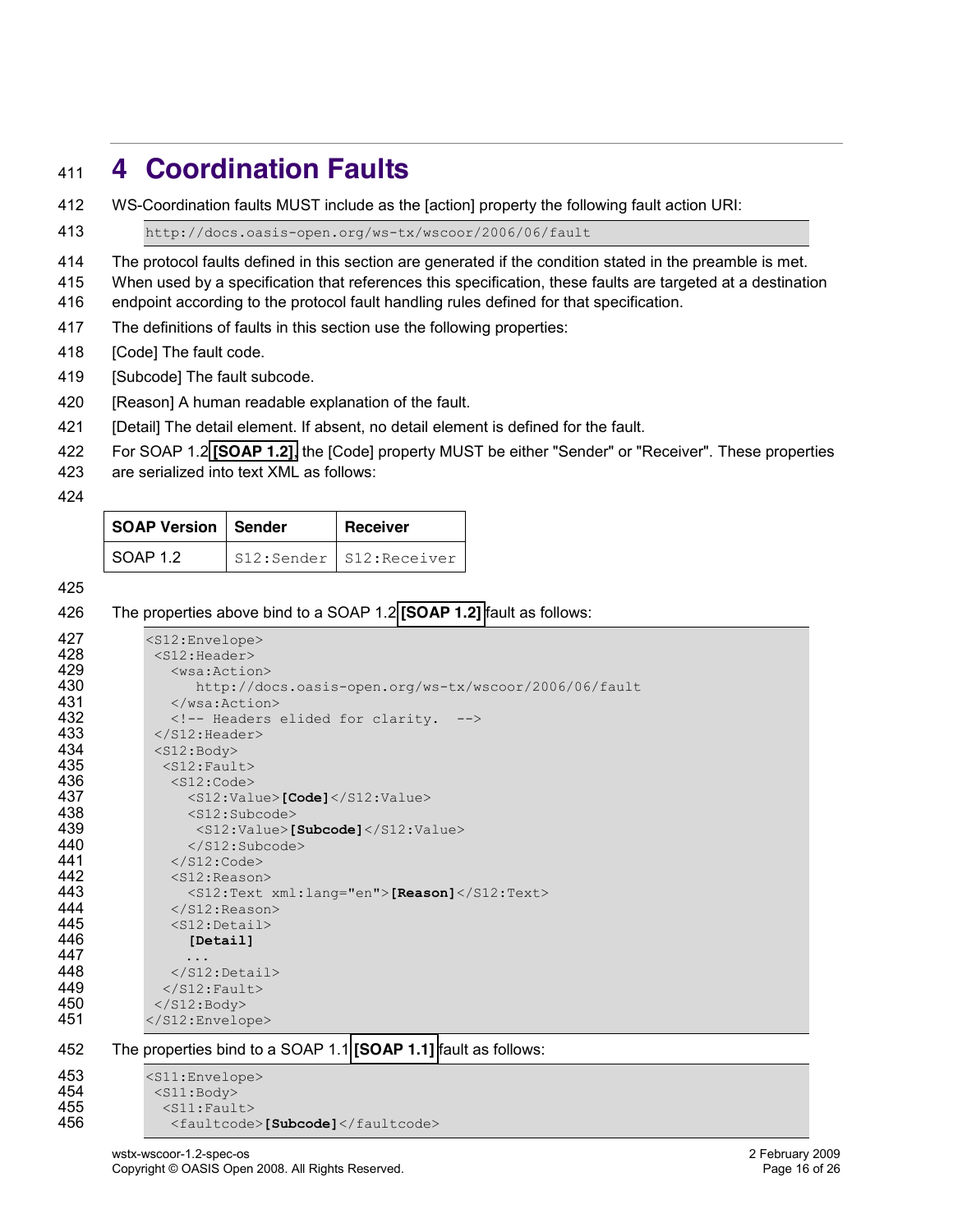```
457 !!!<faultstring!xml:lang="en">[Reason]</faultstring>
458 \langle/S11:Fault><br>459 \langle/S11:Body>
459 </S11:Body><br>460 </S11:Envelo
             460 </S11:Envelope>
```
### <span id="page-16-0"></span>**4.1 Invalid State**

- This fault is sent by either the coordinator or a participant to indicate that the endpoint that generated the
- fault has received a message that is not valid for its current state. This is an unrecoverable condition.
- Properties:
- [Code] Sender
- [Subcode] wscoor:InvalidState
- 467 [Reason] The message was invalid for the current state of the activity.
- [Detail] unspecified

### <span id="page-16-1"></span>**4.2 Invalid Protocol**

- This fault is sent by either the coordinator or a participant to indicate that the endpoint that generated the
- fault received a message which is invalid for the protocols supported by the endpoint. This is an
- unrecoverable condition.
- Properties:
- [Code] Sender
- [Subcode] wscoor:InvalidProtocol
- 476 [Reason] The protocol is invalid or is not supported by the coordinator.

### <span id="page-16-2"></span>**4.3 Invalid Parameters**

- This fault is sent by either the coordinator or a participant to indicate that the endpoint that generated the
- fault received invalid parameters on or within a message. This is an unrecoverable condition.
- Properties:
- [Code] Sender
- [Subcode] wscoor:InvalidParameters
- [Reason] The message contained invalid parameters and could not be processed.

### <span id="page-16-3"></span>**4.4 Cannot Create Context**

- This fault is sent by the Activation Service to the sender of a CreateCoordinationContext to indicate that a
- context could not be created.
- Properties:
- [Code] Sender
- 489 [Subcode] wscoor:CannotCreateContext
- 490 [Reason] CoordinationContext could not be created.
- [Detail] unspecified

### <span id="page-16-4"></span>**4.5 Cannot Register Participant**

 This fault is sent by the Registration Service to the sender of a Register to indicate that the Participant could not be registered.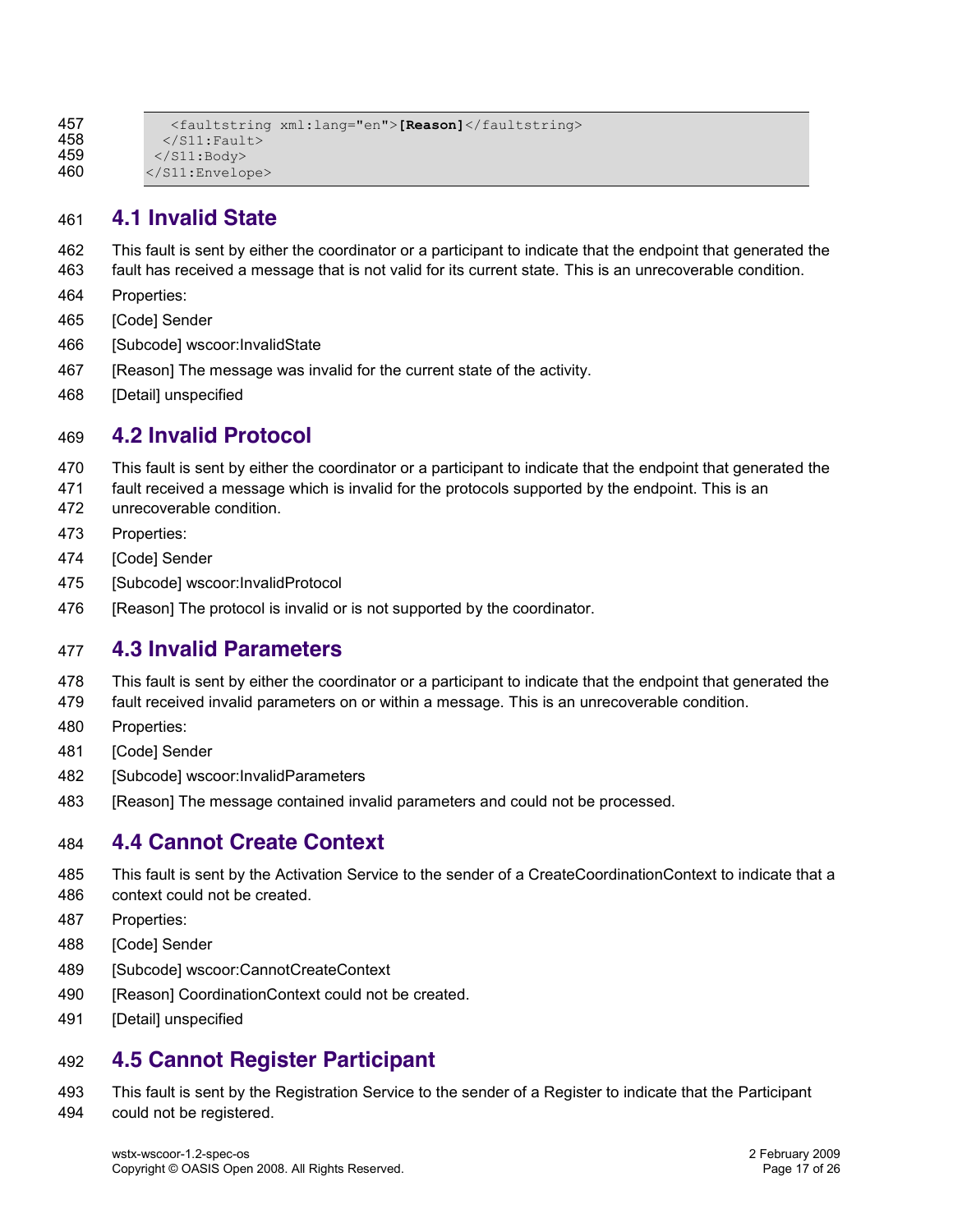- 495 Properties:
- 496 [Code] Sender
- 497 [Subcode] wscoor:CannotRegisterParticipant
- 498 [Reason] Participant could not be registered.
- 499 [Detail] unspecified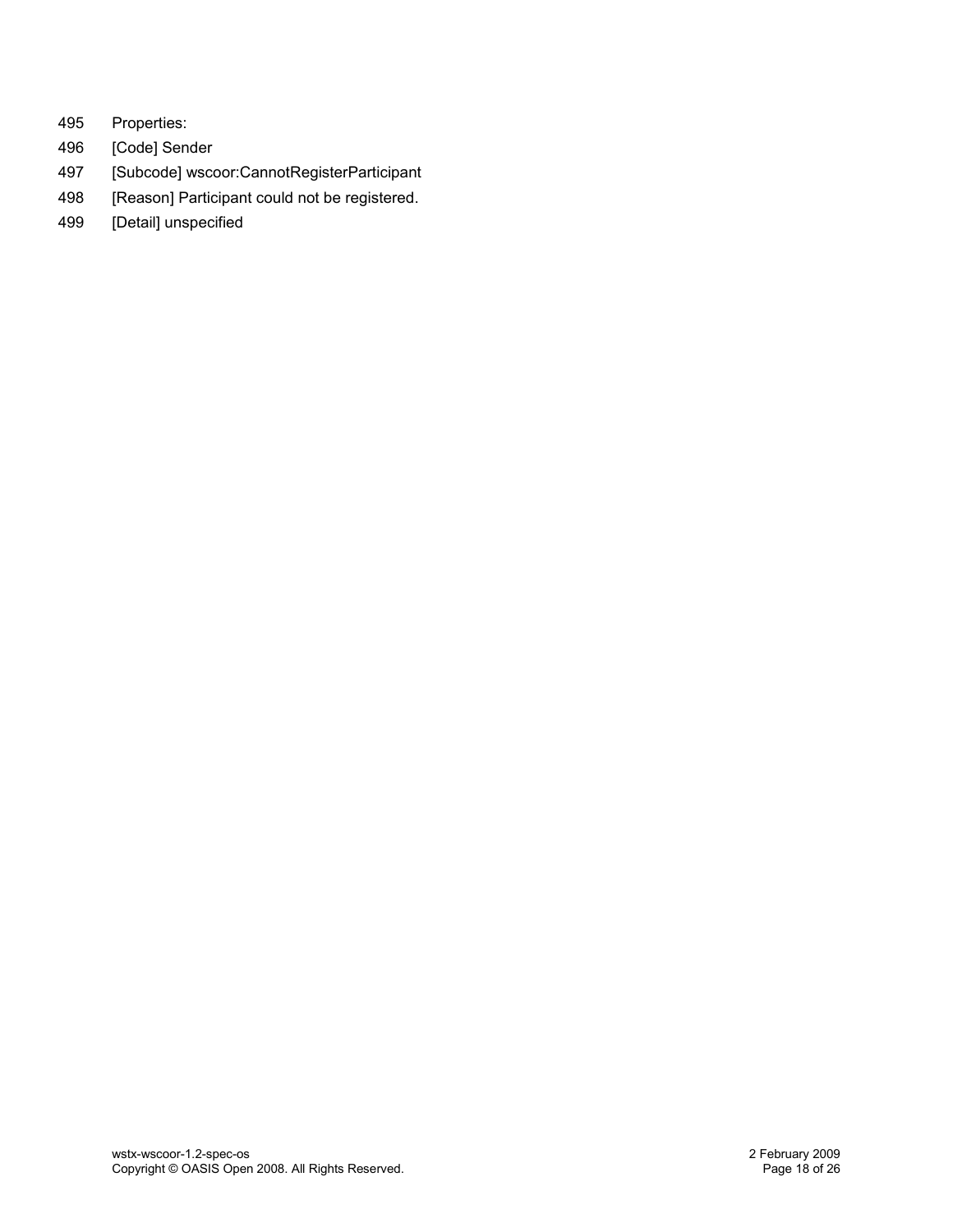# <span id="page-18-0"></span>**5 Security Model**

- The primary goals of security with respect to WS-Coordination are to:
- 1. ensure only authorized principals can create coordination contexts
- 2. ensure only authorized principals can register with an activity
- 3. ensure only legitimate coordination contexts are used to register
- 4. enable existing security infrastructures to be leveraged
- 5. allow principal authorization to be based on federated identities
- These goals build on the general security requirements for integrity, confidentiality, and authentication,

 each of which is provided by the foundations built using the Web service security specifications such as WS-Security **[\[WSSec\]](#page-7-10)** and WS-Trust **[\[WSTrust\]](#page-7-11)**.

The following figure illustrates a fairly common usage scenario:



#### 

- In the figure above, step 1 involves the creation and subsequent communication between the creator of
- the context and the coordinator A (root). It should be noted that this may be a private or local
- communication. Step 2 involves the delegation of the right to register with the activity using the
- information from the coordination context and subsequent application messages between two
- applications (and may include middleware involvement) which are participants in the activity. Step 3
- involves delegation of the right to register with the activity to coordinator B (subordinate) that manages all

access to the activity on behalf of the second, and possibly other parties. Again note that this may also be

- a private or local communication. Step 4 involves registration with the coordinator A by the coordinator B
- and proof that registration rights were delegated.
- It should be noted that many different coordination topologies may exist which may leverage different security technologies, infrastructures, and token formats. Consequently an appropriate security model
- must allow for different topologies, usage scenarios, delegation requirements, and security configurations.
- To achieve these goals, the security model for WS-Coordination leverages the infrastructure provided by
- WS-Security **[\[WSSec\]](#page-7-10)**, WS-Trust **[\[WSTrust\]](#page-7-11)**, WS-Policy **[\[WSPOLICY\]](#page-7-12)**, and WS-SecureConversation
- **[\[WSSecConv\]](#page-7-13)**: Services have policies specifying their requirements and requestors provide claims (either
- implicit or explicit) and the requisite proof of those claims.
- There are a number of different mechanisms which can be used to affect the previously identified goals.
- However, this specification RECOMMENDS a simple mechanism, which is described here, for use in
- interoperability scenarios.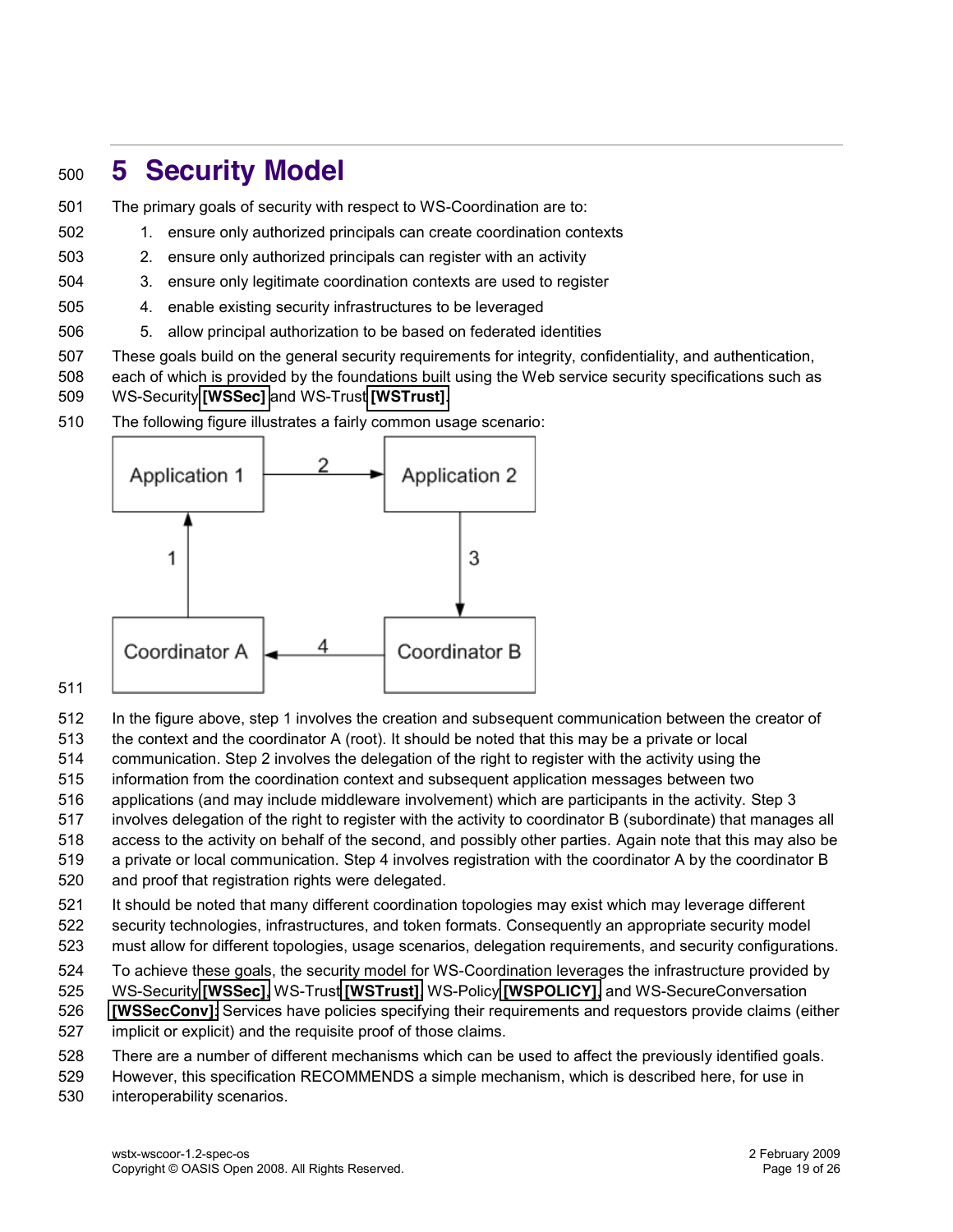### <span id="page-19-0"></span>**5.1 CoordinationContext Creation**

- When a coordination context is created (step 1 above) the message is secured using the mechanisms
- described in WS-Security. If the required claims are proven, as described by WS-Policy **[\[WSPOLICY\]](#page-7-12)**, then the coordination context is created.
- 535 A set of claims, bound to the identity of the coordination context's creator, and maintained by the
- coordinator, are associated with the creation of the coordination context. The creator of the context MUST
- obtain these claims from the coordinator. Before responding with the claims, the coordinator requires 538 proof of the requestor's identity.
- Additionally, the coordinator provides a shared secret which is used to indicate authorization to register
- with the coordination context by other parties. The secret is communicated using a security token and a
- 541 <wst:RequestSecurityTokenResponse> element inside a <wst:IssuedTokens> header. The security
- token and hence the secret is scoped to a particular coordination context using the textual value of a
- <wscoor:Identifier> element in a <wsp:AppliesTo> element in the
- <wst:RequestSecurityTokenResponse> using the mechanisms described in WS-Trust **[\[WSTrust\]](#page-7-11)**. This
- secret may be delegated to other parties as described in the next section.

### <span id="page-19-1"></span>**5.2 Registration Rights Delegation**

- Secret delegation is performed by propagation of the security token that was created by the root
- Coordinator. This involves using the <wst:IssuedTokens> header containing a
- 549 <wst:RequestSecurityTokenResponse> element. The entire header SHOULD be encrypted for the new participant.
- The participants can then use the shared secret using WS-Security by providing a signature based on the
- key/secret to authenticate and authorize the right to register with the activity that created the coordination context.
- The figure below illustrates this simple key delegation model:

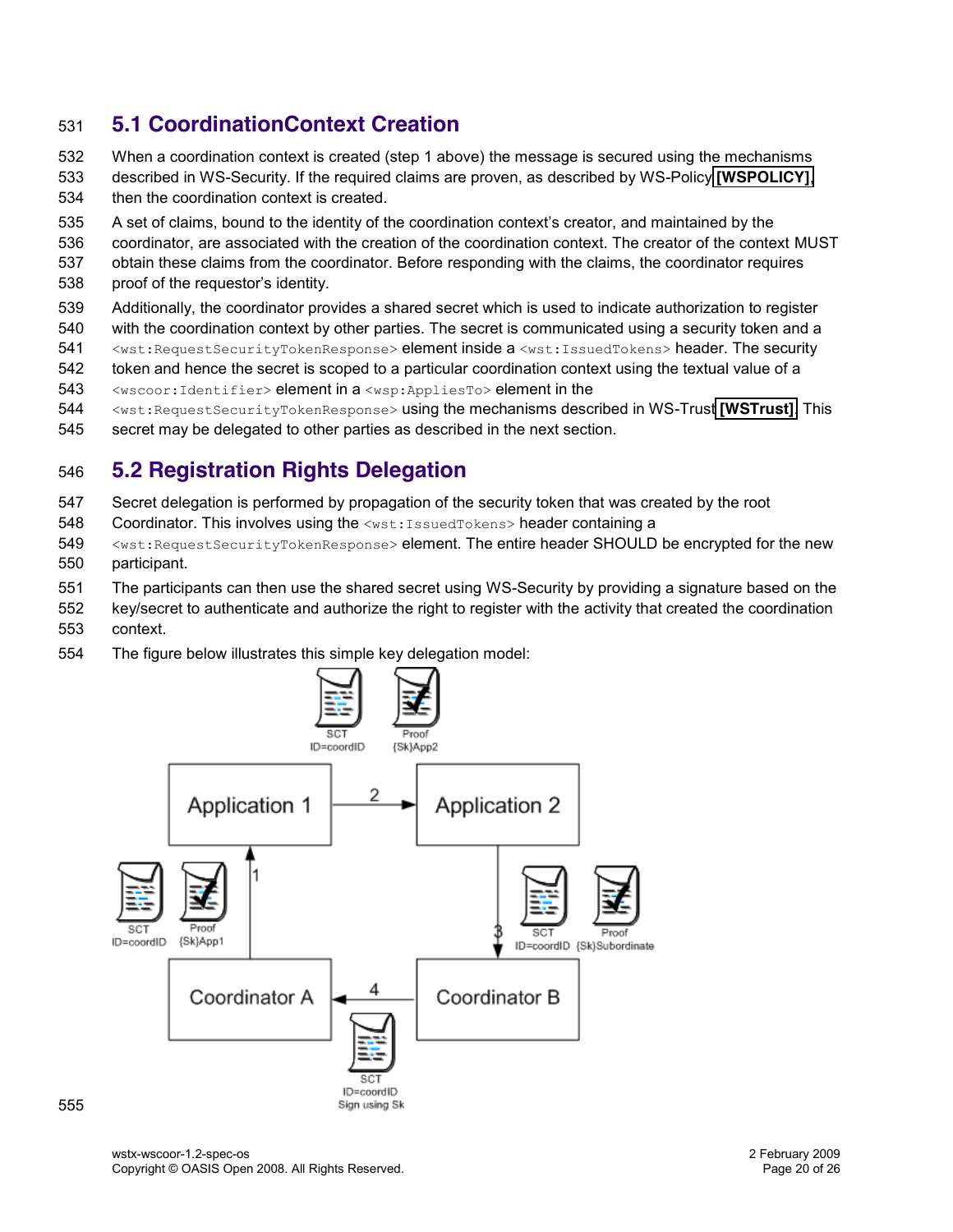- As illustrated in the figure above, the coordinator A, root in this case, (or its delegate) creates a security
- context token (cordID) representing the right to register and returns (using the mechanisms defined in
- WS-Trust **[\[WSTrust\]](#page-7-11)**) that token to Application 1 (or its delegate) (defined in WS-SecureConversation
- **[\[WSSecConv\]](#page-7-13)**) and a session key (Sk) encrypted for Application 1 inside of a proof token. This key allows Application 1 (or its delegate) to prove it is authorized to use the SCT. Application 1 (or its
- delegate) decrypts the session key (Sk) and encrypts it for Application 2 its delegate. Application 2 (or its
- delegate) performs the same act encrypting the key for the subordinate. Finally, coordinator B,
- subordinate in this case, proves its right to the SCT by including a signature using Sk.
- It is RECOMMENDED by this specification that the key/secret never actually be used to secure a
- message. Instead, keys derived from this secret SHOULD be used to secure a message, as described in
- WS-SecureConversation **[\[WSSecConv\]](#page-7-13)**. This technique is used to maximize the strength of the
- key/secret as illustrated in the figure below:

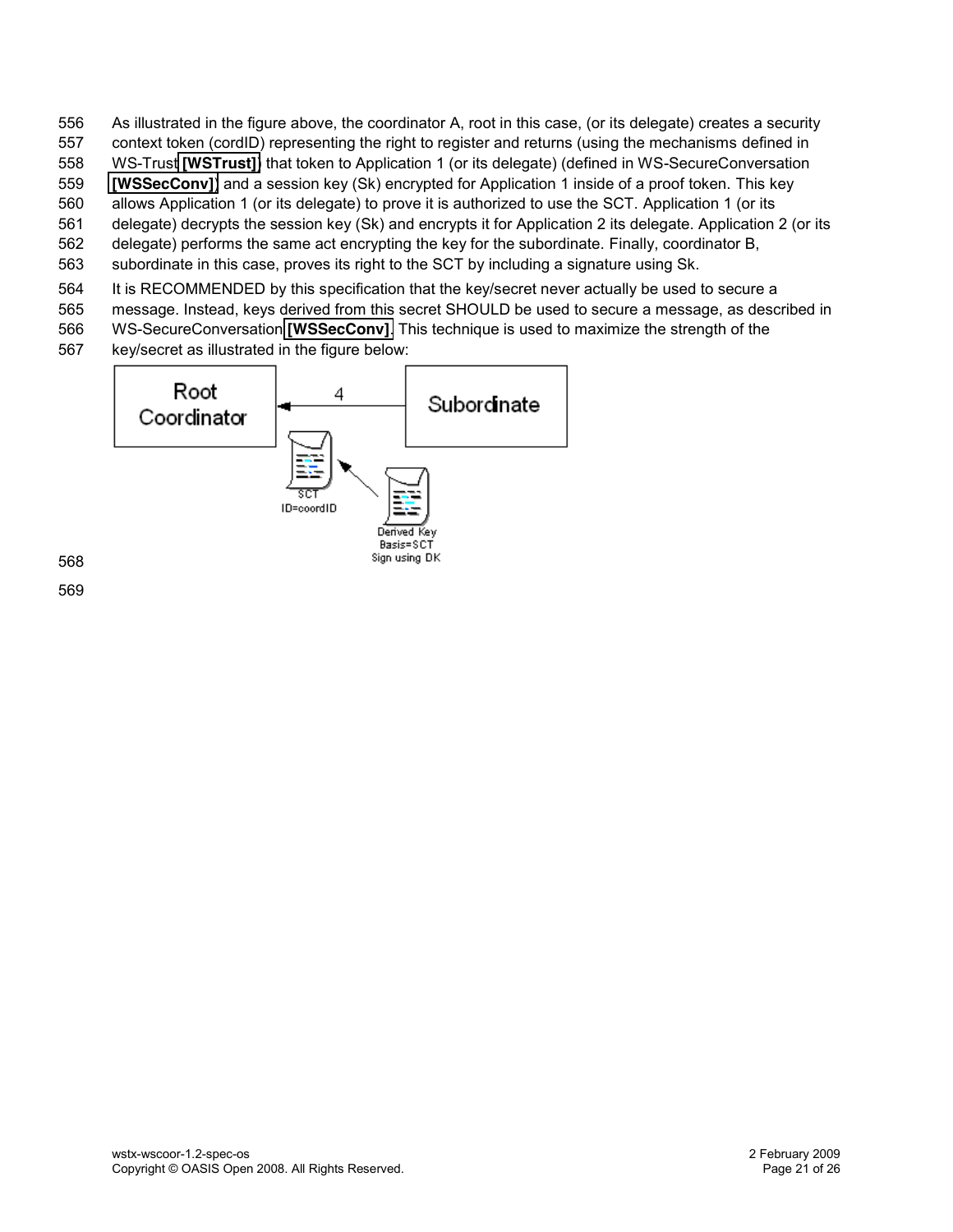# <span id="page-21-0"></span>**6 Security Considerations**

wstx-wscoor-1.2-spec-os 2 February 2009 It is strongly RECOMMENDED that the communication between services be secured using the mechanisms described in WS-Security **[\[WSSec\]](#page-7-10)**. In order to properly secure messages, the body and all 573 relevant headers need to be included in the signature. Specifically, the <wscoor:CoordinationContext> header needs to be signed with the body and other key message headers in order to "bind" the two together. This will ensure that the coordination context is not tampered. In addition the reference parameters within an Endpoint Reference may be encrypted to ensure their privacy. In the event that a participant communicates frequently with a coordinator, it is RECOMMENDED that a security context be established using the mechanisms described in WS-Trust **[\[WSTrust\]](#page-7-11)** and WS- SecureConversation **[\[WSSecConv\]](#page-7-13)** allowing for potentially more efficient means of authentication. It is common for communication with coordinators to exchange multiple messages. As a result, the usage profile is such that it is susceptible to key attacks. For this reason it is strongly RECOMMENDED that the keys used to secure the channel be changed frequently. This "re-keying" can be effected a number of ways. The following list outlines four common techniques: 584 • Attaching a nonce to each message and using it in a derived key function with the shared secret 585 • Using a derived key sequence and switch "generations" 586 · Closing and re-establishing a security context 587 • Exchanging new secrets between the parties It should be noted that the mechanisms listed above are independent of the Security Context Token (SCT) and secret returned when the coordination context is created. That is, the keys used to secure the channel may be independent of the key used to prove the right to register with the coordination context. The security context MAY be re-established using the mechanisms described in WS-Trust **[\[WSTrust\]](#page-7-11)** and WS-SecureConversation **[\[WSSecConv\]](#page-7-13)**. Similarly, secrets MAY be exchanged using the mechanisms described in WS-Trust **[\[WSTrust\]](#page-7-11)**. Note, however, that the current shared secret SHOULD NOT be used to encrypt the new shared secret. Derived keys, the preferred solution from this list, MAY be specified using the mechanisms described in WS-SecureConversation **[\[WSSecConv\]](#page-7-13)**. The following list summarizes common classes of attacks that apply to this protocol and identifies the mechanism to prevent/mitigate the attacks: **b Message alteration** – Alteration is prevented by including signatures of the message information using WS-Security **[\[WSSec\]](#page-7-10)**. **• Message disclosure**  $-$  Confidentiality is preserved by encrypting sensitive data using WS- Security **[\[WSSec\]](#page-7-10)**. **Example 30 Key integrity**  $-$  Key integrity is maintained by using the strongest algorithms possible (by comparing secured policies ± see WS-Policy **[\[WSPOLICY\]](#page-7-12)** and WS-SecurityPolicy **[\[WSSecPolicy\]](#page-7-14)**). **4uthentication** - Authentication is established using the mechanisms described in WS-Security **[\[WSSec\]](#page-7-10)** and WS-Trust **[\[WSTrust\]](#page-7-11)**. Each message is authenticated using the mechanisms described in WS-Security **[\[WSSec\]](#page-7-10)**. **• Accountability** – Accountability is a function of the type of and string of the key and algorithms being used. In many cases, a strong symmetric key provides sufficient accountability. However, in some environments, strong PKI signatures are required. **• Availability** – Many services are subject to a variety of availability attacks. Replay is a common attack and it is RECOMMENDED that this be addressed as described in the next bullet. Other attacks, such as network-level denial of service attacks are harder to avoid and are outside the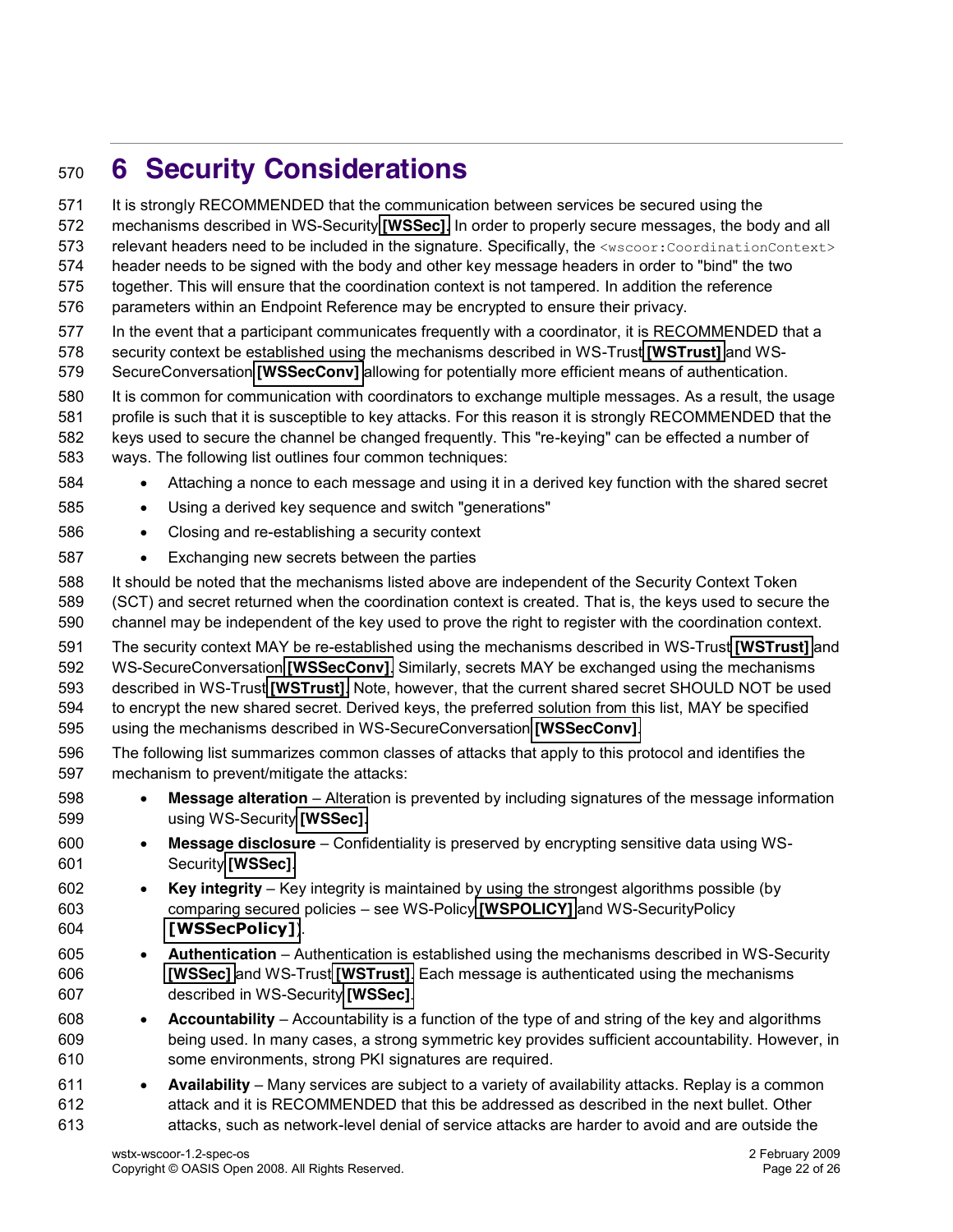- scope of this specification. That said, care should be taken to ensure that minimal processing be performed prior to any authenticating sequences.
- 616 Replay Messages may be replayed for a variety of reasons. To detect and eliminate this attack, mechanisms should be used to identify replayed messages such as the timestamp/nonce outlined in WS-Security **[\[WSSec\]](#page-7-10)**. Alternatively, and optionally, other technologies, such as sequencing, can also be used to prevent replay of application messages.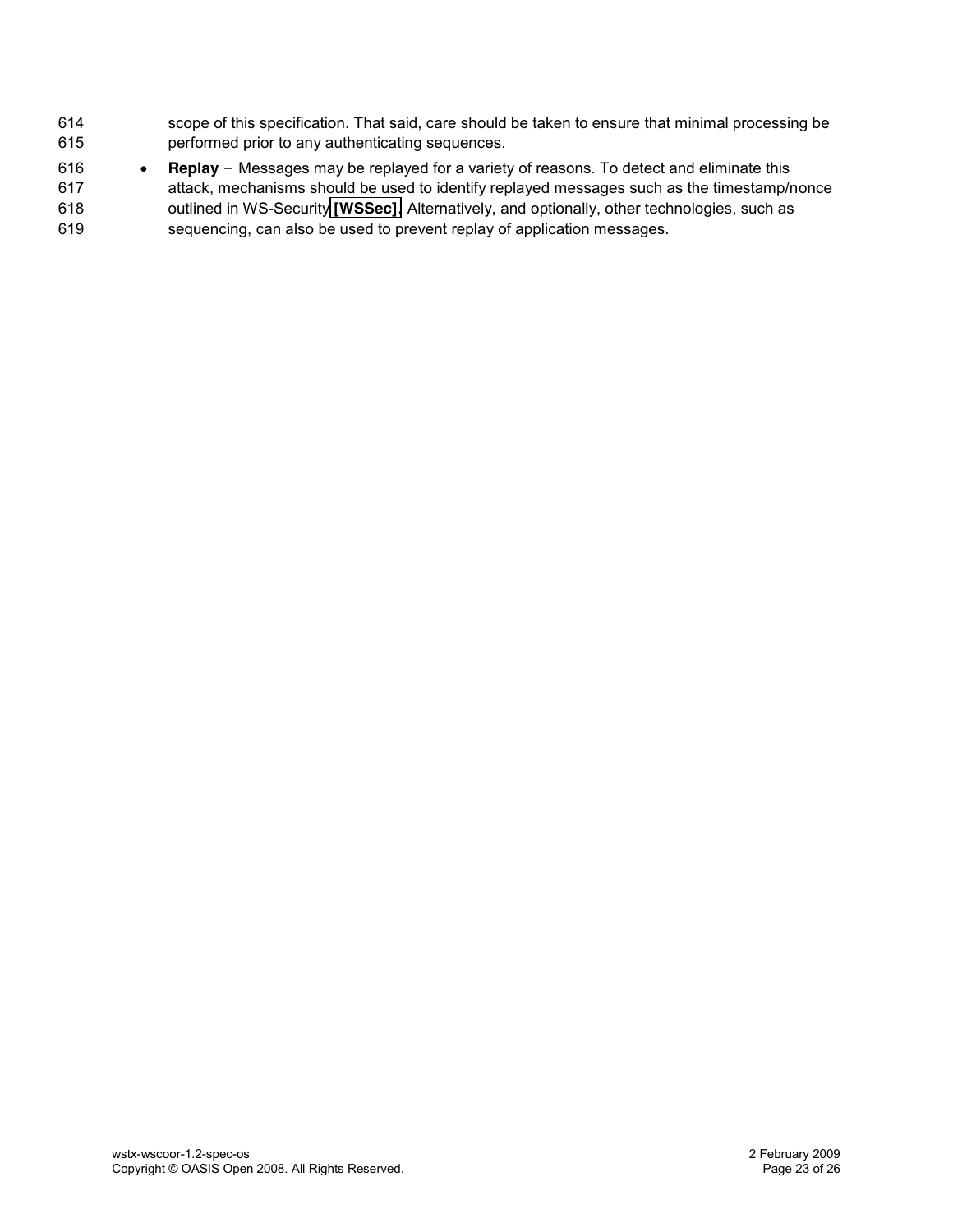# <span id="page-23-0"></span>**7 Use of WS-Addressing Headers**

621 The protocols defined in WS-Coordination use a "request-response" message exchange pattern. The messages used in these protocols can be classified into two types: x Request messages: **CreateCoordinationContext** and **Register**. x Reply messages: **CreateCoordinationContextResponse** and **RegisterResponse** and the **protocol faults defined in [Section 4](#page-15-0) of this specification.**  Request messages used in WS-Coordination protocols MUST be constructed in accordance with section 3.3 of WS-Addressing 1.0 Core **[\[WSADDR\]](#page-7-9)**. Reply and fault messages used in WS-Coordination protocols MUST be constructed in accordance with section 3.4 of WS-Addressing 1.0 Core **[\[WSADDR\]](#page-7-9)**. Request and reply messages MUST include as the [action] property an action URI that consists of the wscoor namespace URI concatenated with the "/" character and the element name of the message. For example: 633 http://docs.oasis-open.org/ws-tx/wscoor/2006/06/Register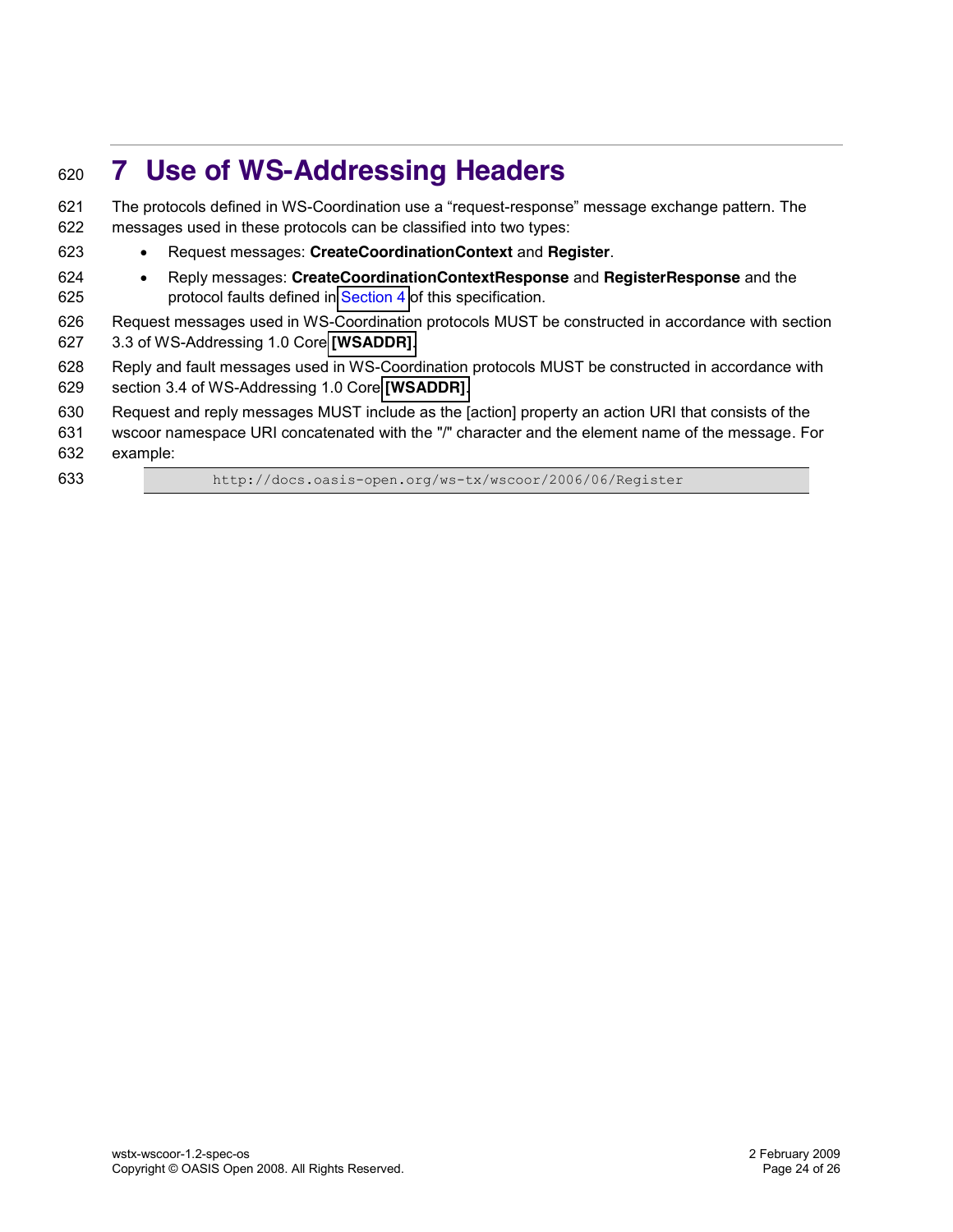# <span id="page-24-0"></span>**8 Glossary**

- The following definitions are used throughout this specification:
- **Activation service**: This supports a CreateCoordinationContext operation that is used by participants to create a CoordinationContext.
- **CoordinationContext**: Contains the activity identifier, its coordination type that represents the collection
- of behaviors supported by the activity and a Registration service Endpoint Reference that participants can
- use to register for one or more of the protocols supported by that activity's coordination type.
- **Coordination protocol**: The definition of the coordination behavior and the messages exchanged
- between the coordinator and a participant playing a specific role within a coordination type. WSDL
- definitions are provided, along with sequencing rules for the messages. The definition of coordination protocols are provided in additional specification (e.g., WS-AtomicTransaction).
- **Coordination type**: A defined set of coordination behaviors, including how the service accepts context
- creations and coordination protocol registrations, and drives the coordination protocols associated with the activity.
- **Coordination service (or Coordinator)**: This service consists of an activation service, a registration service, and a set of coordination protocol services.
- **Participant**: A service that is carrying out a computation within the activity. A participant receives the CoordinationContext and can use it to register for coordination protocols.
- **Registration service**: This supports a Register operation that is used by participants to register for any of
- the coordination protocols supported by a coordination type, such as WS-AtomicTransaction **[\[WSAT\]](#page-7-3)**
- Two-Phase Commit (2PC) or WS-BusinessActivity **[\[WSBA\]](#page-7-4)**
- BusinessAgreementWithCoordinatorCompletion.
- **Web service:** A Web service is a computational service, accessible via messages of definite,
- programming-language-neutral and platform-neutral format, and which has no special presumption that
- the results of the computation are used primarily for display by a user-agent.